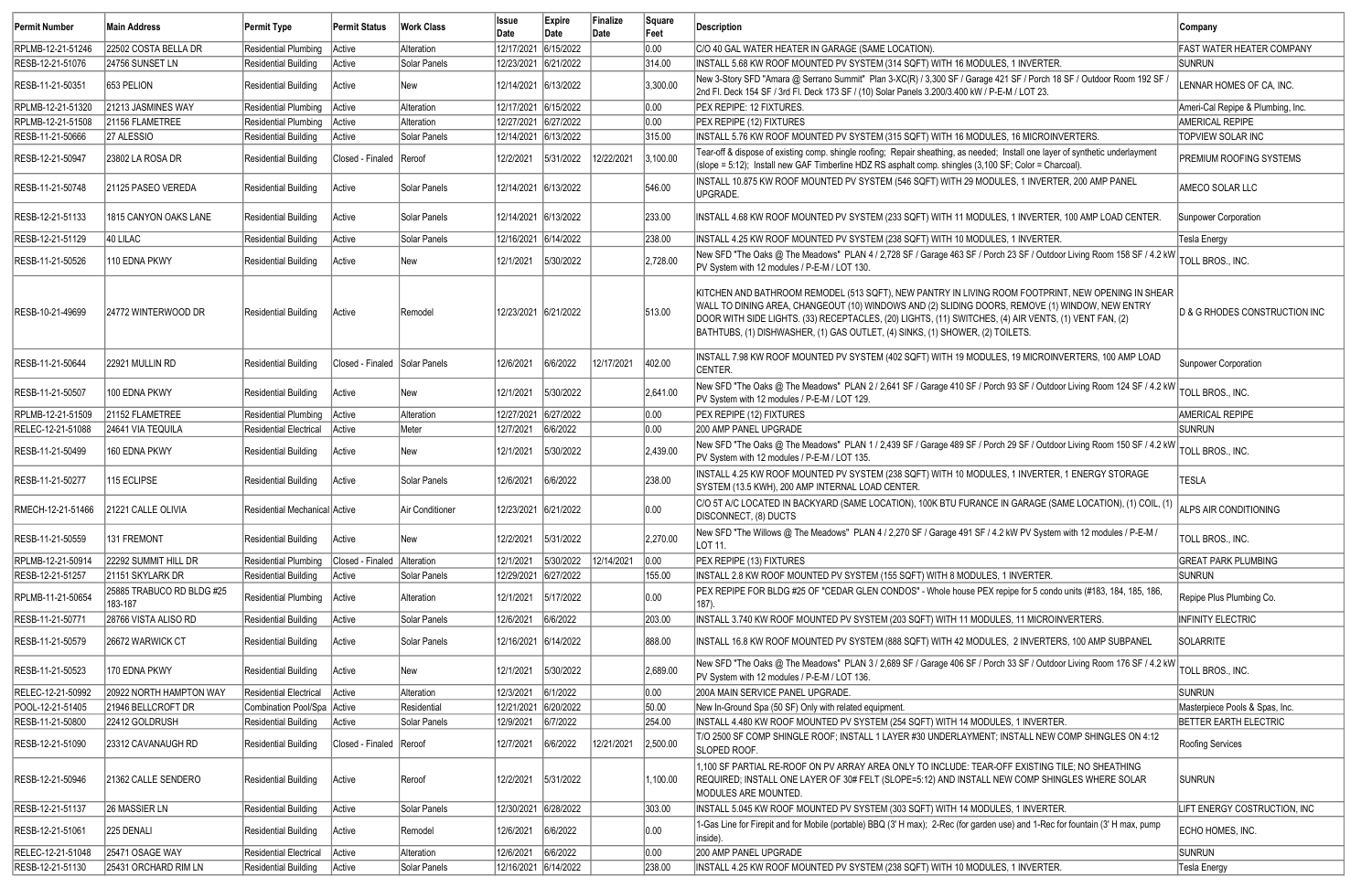| Permit Number     | Main Address                         | Permit Type                   | <b>Permit Status</b>          | <b>Work Class</b>                   | <b>Issue</b><br>Date | Expire<br>Date | Finalize<br>Date | Square<br>Feet | Description                                                                                                                                                                                                                                                          | Company                                          |
|-------------------|--------------------------------------|-------------------------------|-------------------------------|-------------------------------------|----------------------|----------------|------------------|----------------|----------------------------------------------------------------------------------------------------------------------------------------------------------------------------------------------------------------------------------------------------------------------|--------------------------------------------------|
| CMECH-12-21-51285 | 27121 TOWNE CENTRE DR                | Commercial Mechanica Active   |                               | Alteration                          | 12/16/2021           | 6/14/2022      |                  | 0.00           | REMOVE AND AND REPLACE 20 DUCTS FOR "RC COMMUNITY CENTER".                                                                                                                                                                                                           | Guaranteed Quality Heating & Air                 |
| RESB-12-21-50970  | 24937 ROLLINGWOOD RD                 | Residential Building          | Active                        | Patio Cover (0ver 200 sq. 12/3/2021 |                      | 6/1/2022       |                  | 405.00         | Remove existing patio cover and replace with new wood lattice patio cover (15' x 27'); 1-Gas Line and Electric (2-Rec) for future<br>outdoor fireplace                                                                                                               | OWNER/BUILDER                                    |
| RELEC-12-21-51229 | 222 DENALI                           | Residential Electrical        | Active                        | Alteration                          | 12/13/2021 6/13/2022 |                |                  | 0.00           | Install electric vehicle charger (240 V, 60 amp circuit) in garage.                                                                                                                                                                                                  | <b>Trout Electric</b>                            |
| RESB-12-21-51002  | 110 SIERRA MADRE                     | Residential Building          | Active                        | New                                 | 12/14/2021 6/13/2022 |                |                  | 3,143.00       | New SFD "Magnolias @ The Meadows" PLAN 2 / 2,968 SF, Plus Primary Retreat Option 175 SF / Garage 408 SF / Carport 180<br>SF / Outdoor Living Room 153 SF / Porch 60 SF / 4.2 kW PV System with 12 modules / P-E-M / LOT 15.                                          | TOLL BROS., INC.                                 |
| RESB-12-21-51108  | <b>24272 TWIG ST</b>                 | Residential Building          | Closed - Finaled Reroof       |                                     | 12/8/2021            | 6/6/2022       | 12/28/2021       | 1,700.00       | T/O 1700 SF "FLAT ROOF" ONLY; INSTALL #28 UNDERLAYMENT; INSTALL MODIFIED BITUMEN MEMBRANE.                                                                                                                                                                           | <b>OSCARS ROOFING</b>                            |
| RMECH-12-21-51243 | 26031 MAJORCA                        | Residential Mechanical Active |                               | Furnace Change Out                  | 12/14/2021 6/13/2022 |                |                  | 0.00           | C/O 80K BTU FURNACE IN INTERIOR CLOSET (SAME LOCATION).                                                                                                                                                                                                              | <b>JUST RIGHT SERVICES</b>                       |
| RESB-11-21-50891  | 21831 TWINFORD DR                    | Residential Building          | Active                        | Remodel                             | 12/1/2021            | 5/30/2022      |                  | 220.00         | Vehicle Impact Damage Repair to back garage wall adjacent to storage closet and laundry room. Repair framing, replace drywall<br>(approx. 220 SF) and insulation, and replace existing door; 1-Water Lines; 1-Rec 1-Switch.                                          | <b>BAILEY ENTERPRISES, LLC</b>                   |
| RESB-12-21-51588  | 26041 MCNATT CT                      | Residential Building          | Active                        | Reroof                              | 12/30/2021 6/28/2022 |                |                  | 1,700.00       | T/O 1700 SF COMP SHINGLES ON HOUSE AND ATTACHED GARAGE; USE (E) SHEATHING; INSTALL 1 LAYER GAF<br>TIGERPAW SYNTHETIC UNDERLAYMENT; INSTALL NEW COMP SHINGLES (5:12 SLOPE) (ICC# ESR-1475).                                                                           | MCCORMACK ROOFING                                |
| RESB-12-21-51001  | 130 SIERRA MADRE                     | <b>Residential Building</b>   | Active                        | New                                 | 12/14/2021 6/13/2022 |                |                  | 2,970.00       | New SFD "Magnolias @ The Meadows" PLAN 1 / 2,806 SF, Plus Primary Retreat Option 164 SF / Garage 420 SF / Carport 165<br>SF / Outdoor Living Room 142 SF / Porch 41 SF / Primary Covered Deck Option 164 SF / 4.2 kW PV System with 12 modules / P-<br>E-M / LOT 17. | <b>TOLL BROS., INC.</b>                          |
| RESB-12-21-50929  | 3017 VIEJO RIDGE N DR                | <b>Residential Building</b>   | Active                        | Solar Panels                        | 12/13/2021 6/13/2022 |                |                  | 236.00         | INSTALL 4.2 KW ROOF MOUNTED PV SYSTEM (236 SQFT) WITH 12 MODULES, 1 INVERTER.                                                                                                                                                                                        | <b>VIVINT SOLAR</b>                              |
| RESB-12-21-51187  | 24641 VIA TEQUILA                    | Residential Building          | Active                        | Reroof                              | 12/10/2021 6/8/2022  |                |                  | 2,000.00       | T/O EXISTING 2000 SF TILE ROOF; INSTALL 1 LAYER SYNTHETIC UNDERLAYMENT; INSTALL NEW CERTAINTEED PRES.<br>T.L. COMP SHINGLES (ESR #-1389, 4:12 SLOPE)                                                                                                                 | <b>B.P. CUSTOM ROOFING</b>                       |
| RPLMB-12-21-50956 | 25216 SHADYWOOD                      | <b>Residential Plumbing</b>   | Active                        | Alteration                          | 12/2/2021            | 5/31/2022      |                  | 0.00           | <b>PEX REPIPE: 14 FIXTURES</b>                                                                                                                                                                                                                                       | PACIFIC COAST COPPER REPIPE, INC.                |
| RESB-11-21-50547  | 151 FREMONT                          | <b>Residential Building</b>   | Active                        | New                                 | 12/2/2021            | 5/31/2022      |                  | 2,083.00       | New SFD "The Willows @ The Meadows" PLAN 3 / 2,083 SF / Garage 510 SF / Porch 41 SF / Outdoor Living Room Option 179<br>SF / 4.2 kW PV System with 12 modules / P-E-M / LOT 9.                                                                                       | TOLL BROS., INC.                                 |
| COMB-12-21-51528  | 25791 COMMERCENTRE DR                | Commercial Building           | Active                        | Reroof                              | 12/30/2021 6/28/2022 |                |                  | 28,600.00      | RE-COVER OVER (E) BUR (28,600 SQFT), INSTALL SEPARATION SHEET WITH A 60 MIL TPO MECHANICALLY FASTENED<br>SINGLE PLY ROOF SYSTEM.                                                                                                                                     | WEST COAST ROOFING                               |
| COMB-04-21-46117  | 21791 LAKE FOREST DR                 | Commercial Building           | Active                        | Tenant Improvement                  | 12/9/2021            | 6/7/2022       |                  | 7,000.00       | VOLUNTARY SEISMIC RETROFIT FOR A 7,000 SF COMMERCIAL (M, TYPE VA) BUILDING.                                                                                                                                                                                          | W L BUTLER CONSTRUCTION INC                      |
| RPLMB-12-21-51524 | 22543 OVERLAKE DR                    | <b>Residential Plumbing</b>   | Active                        | Alteration                          | 12/29/2021 6/27/2022 |                |                  | 0.00           | C/O 50 GAL WATER HEATER IN GARAGE (SAME LOCATION).                                                                                                                                                                                                                   | <b>AFFORDABLE WATER HEATERS</b>                  |
| RELEC-12-21-51411 | 22245 EUCALYPTUS LN                  | Residential Electrical        | Active                        | Alteration                          | 12/22/2021 6/20/2022 |                |                  | 0.00           | 200 AMP PANEL UPGRADE.                                                                                                                                                                                                                                               | PACIFIC LANDMARK ELECTRIC                        |
| CMECH-11-21-50786 | 23645 EL TORO RD                     | Commercial Mechanica Active   |                               | Air Conditioner                     | 12/21/2021 6/20/2022 |                |                  | 0.00           | C/O (2) 3 TON ROOFTOP PACKAGE UNITS (562 LBS EACH), SAME LOCATIONS.                                                                                                                                                                                                  | COOLSYS COMMERCIAL & INDUSTRIAL<br>SOLUTIONS INC |
| RPLMB-12-21-50985 | 21177 JASMINES WAY                   | Residential Plumbing Active   |                               | Alteration                          | 12/3/2021            | 6/1/2022       |                  | 0.00           | <b>PEX REPIPE: 7 FIXTURES</b>                                                                                                                                                                                                                                        | Ameri-Cal Repipe & Plumbing, Inc.                |
| RMECH-12-21-51356 | 24095 HURST DR                       | Residential Mechanical Active |                               | Alteration                          | 12/20/2021 6/20/2022 |                |                  | 0.00           | C/O 3T A/C LOCATED IN RIGHT SIDE YARD (SAME LOCATION), 36K BTU FURANCE IN INDOOR CLOSET (SAME<br>LOCATION), 1 COIL.                                                                                                                                                  | SERVICE CHAMPIONS, INC.                          |
| RESB-11-21-50517  | 51 ENFILADE AV                       | Residential Building          | Active                        | Solar Panels                        | 12/6/2021            | 6/6/2022       |                  | 312.00         | INSTALL 5.920 KW ROOF MOUNTED PV SYSTEM (312 FT) WITH 16 MODULES, 16 MICROINVERTERS.                                                                                                                                                                                 | <b>SUNLUX</b>                                    |
| RMECH-12-21-51392 | 24 LA SOLITA                         | Residential Mechanical Active |                               | Alteration                          | 12/21/2021 6/20/2022 |                |                  | 0.00           | C/O 5 TON/14 SEER A/C UNIT (BACKYARD), 80K BTU FAU (ATTIC), COIL, EL DISCONNECT, 6 DUCTWORKS. BOTH UNITS<br>TO BE REPLACED IN SAME LOCATION.                                                                                                                         | ALISO AIR, INC.                                  |
| RESB-10-21-50067  | 23985 RALEIGH ST                     | Residential Building          | Closed - Finaled Solar Panels |                                     | 12/2/2021            | 5/31/2022      | 12/20/2021       | 309.00         | INSTALL 3.2 KW ROOF MOUNTED PV SYSTEM (309 SQFT) WITH 8 MODULES, 1 INVERTER TO (E) SOLAR SYSTEM, NEW<br>60 AMP SUBPANEL                                                                                                                                              | <b>BRIGHT PLANET SOLAR</b>                       |
| RPLMB-12-21-51317 | 21205 JASMINES WAY                   | Residential Plumbing   Active |                               | Alteration                          | 12/17/2021 6/15/2022 |                |                  | 0.00           | PEX REPIPE: 10 FIXTURES.                                                                                                                                                                                                                                             | Ameri-Cal Repipe & Plumbing, Inc.                |
| RPLMB-12-21-51316 | 21203 JASMINES WAY                   | Residential Plumbing   Active |                               | Alteration                          | 12/17/2021 6/15/2022 |                |                  | 0.00           | PEX REPIPE: 12 FIXTURES.                                                                                                                                                                                                                                             | Ameri-Cal Repipe & Plumbing, Inc.                |
| RPLMB-12-21-50983 | 21167 JASMINES WAY                   | Residential Plumbing   Active |                               | Alteration                          | 12/3/2021            | 6/1/2022       |                  | 0.00           | PEX REPIPE: 10 FIXTURES                                                                                                                                                                                                                                              | Ameri-Cal Repipe & Plumbing, Inc.                |
| RMECH-12-21-51377 | 25225 OAK CANYON LN                  | Residential Mechanical Active |                               | Air Conditioner                     | 12/20/2021 6/20/2022 |                |                  | 0.00           | C/O 2T AND 40K BTU ROOF TOP PACKAGE UNIT (GAS/ELEC); DISCONNECT.                                                                                                                                                                                                     | ALICIA AIR CONDITIONING & HEATING,<br>INC.       |
| RPLMB-12-21-50987 | 21131 JASMINES WAY                   | Residential Plumbing          | Closed - Finaled Alteration   |                                     | 12/3/2021            | 6/1/2022       | 12/13/2021       | 0.00           | PEX REPIPE: 10 FIXTURES                                                                                                                                                                                                                                              | Ameri-Cal Repipe & Plumbing, Inc.                |
| RESB-11-21-50520  | <b>25711 NUGGET</b>                  | Residential Building          | Active                        | Solar Panels                        | 12/1/2021            | 5/30/2022      |                  | 367.00         | INSTALL 6.65 KW ROOF MOUNTED PV SYSTEM (367 SQFT) WITH 19 MODULES, 1 INVERTER, 1 ENERGY STORAGE<br>SYSTEM (13.5 KWH), 225 AMP BACKUP LOADS PANEL                                                                                                                     | <b>SUNRUN</b>                                    |
| RESB-11-21-50904  | 112 ENCANTADOR                       | Residential Building          | Active                        | Solar Panels                        | 12/13/2021 6/13/2022 |                |                  | 415.00         | INSTALL 8.14 KW ROOF MOUNTED PV SYSTEM (415 SF) WITH 22 MODULES, 22 MICROINVERTERS.                                                                                                                                                                                  | Solar Optimum                                    |
| RESB-11-21-50521  | 21431 FALKIRK LN                     | <b>Residential Building</b>   | Active                        | Solar Panels                        | 12/7/2021            | 6/6/2022       |                  | 425.00         | INSTALL 7.7 KW ROOF MOUNTED PV SYSTEM (425 SQFT) WITH 22 MODULES, 1 INVERTER.                                                                                                                                                                                        | <b>SUNRUN</b>                                    |
| RMECH-12-21-51355 | 23092 DUNE MEAR RD                   | Residential Mechanical Active |                               | Alteration                          | 12/20/2021 6/20/2022 |                |                  | 0.00           | $ C/O(9)$ DUCTS                                                                                                                                                                                                                                                      | SERVICE CHAMPIONS, INC.                          |
| RPLMB-12-21-51252 | 25885 TRABUCO RD BLDG #34<br>278-285 | Residential Plumbing   Active |                               | Alteration                          | 12/14/2021 6/14/2021 |                |                  | 0.00           | PEX REPIPE FOR BLDG #34 OF "CEDAR GLEN CONDOS" - Whole house PEX repipe for 8 condo units (#278, 279, 280, 281,<br>282, 283, 284, 285).                                                                                                                              | Repipe Plus Plumbing Co.                         |
| RPLMB-12-21-51458 | 28876 WOODSPRING CIR                 | Residential Plumbing Active   |                               | Alteration                          | 12/29/2021 6/27/2022 |                |                  | 0.00           | C/O 40 GAL WATER HEATER IN GARAGE (SAME LOCATION).                                                                                                                                                                                                                   | <b>FAST WATER HEATER</b>                         |
| RESB-11-21-50506  | 101 EDNA PKWY                        | Residential Building          | Active                        | New                                 | 12/1/2021            | 5/30/2022      |                  | 2,641.00       | New SFD "The Oaks @ The Meadows" PLAN 2 / 2,641 SF / Garage 410 SF / Porch 82 SF / Outdoor Living Room 124 SF / 4.2 kW<br>PV System with 12 modules / P-E-M / LOT 128.                                                                                               | TOLL BROS., INC.                                 |
| RPLMB-12-21-51470 | <b>21402 FIRWOOD</b>                 | Residential Plumbing   Active |                               | Alteration                          | 12/23/2021 6/21/2022 |                |                  | 0.00           | PEX REPIPE: 13 FIXTURES                                                                                                                                                                                                                                              | PACIFIC COAST COPPER REPIPE, INC.                |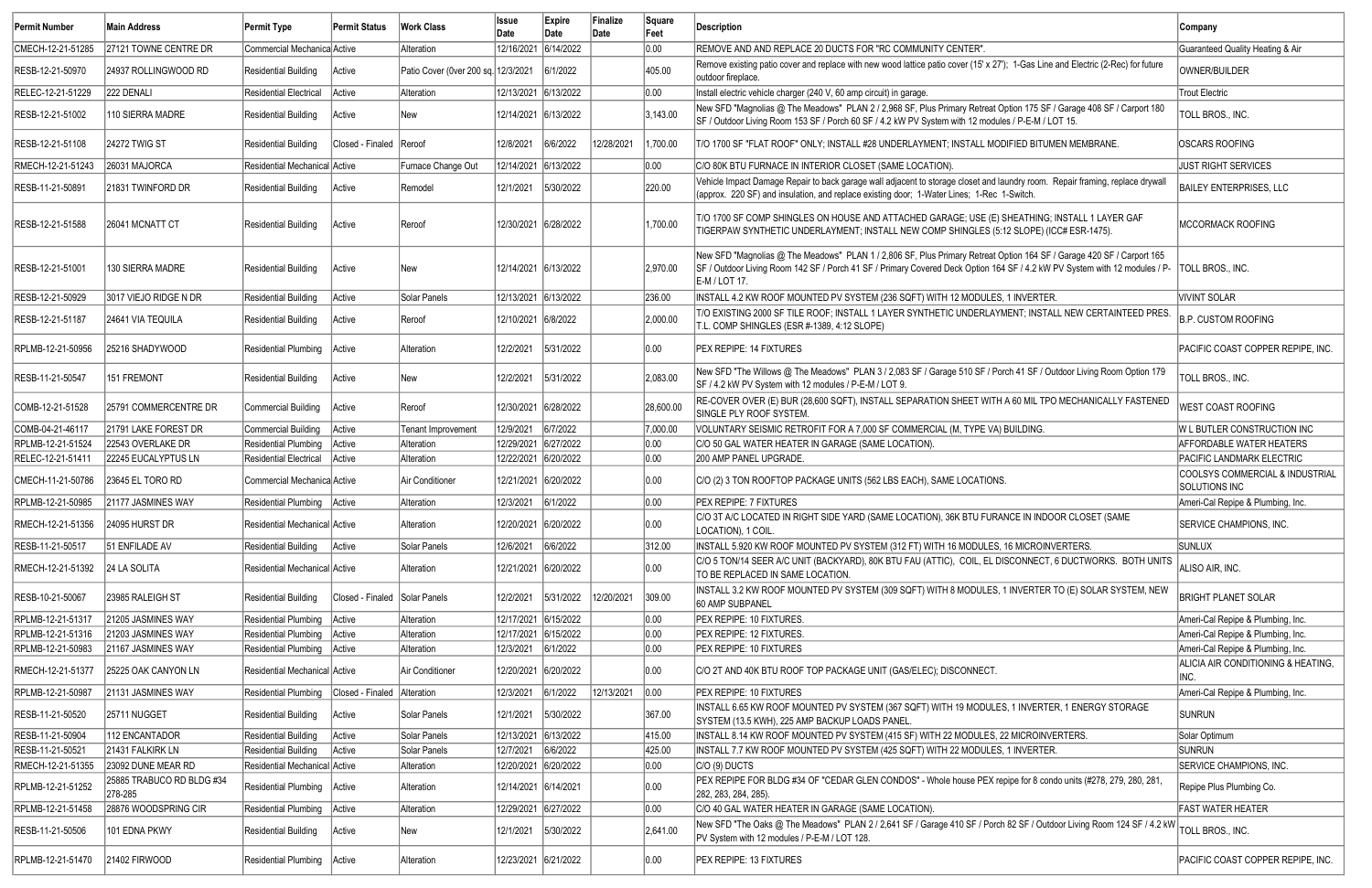| Permit Number     | <b>Main Address</b>                  | <b>Permit Type</b>            | Permit Status               | <b>Work Class</b>                             | <b>Issue</b><br>Date | Expire<br>Date | Finalize<br>Date | Square<br>Feet | Description                                                                                                                                                                                                                                                        | <b>Company</b>                             |
|-------------------|--------------------------------------|-------------------------------|-----------------------------|-----------------------------------------------|----------------------|----------------|------------------|----------------|--------------------------------------------------------------------------------------------------------------------------------------------------------------------------------------------------------------------------------------------------------------------|--------------------------------------------|
| RESB-11-21-50524  | 161 EDNA PKWY                        | <b>Residential Building</b>   | Active                      | lNew .                                        | 12/1/2021            | 5/30/2022      |                  | 2,728.00       | New SFD "The Oaks @ The Meadows" PLAN 4 / 2,728 SF / Garage 463 SF / Porch 23 SF / Outdoor Living Room 158 SF / 4.2 kW<br>PV System with 12 modules / P-E-M / LOT 122.                                                                                             | TOLL BROS., INC.                           |
| POOL-12-21-51512  | 151 WILD FLOWER                      | Combination Pool/Spa Active   |                             | Residential                                   | 12/27/2021 6/27/2022 |                |                  | 300.00         | New Swimming Pool (300 SF) with related equipment for a Toll Brothers Model Home (Lot 6) at "The Magnolias" - to include 2 extra<br>booster pumps for water feature and back pool wall                                                                             | Splash Pools & Construction, Inc.          |
| RESB-12-21-51006  | 120 SIERRA MADRE                     | <b>Residential Building</b>   | Active                      | New                                           | 12/14/2021 6/13/2022 |                |                  | 3,296.00       | New SFD "Magnolias @ The Meadows" PLAN 3 / 3,111 SF, Plus Conservatory Option 185 SF / Garage 417 SF / Carport 190 SF<br>Outdoor Living Room 185 SF / Porch 58 SF / 5.25 kW PV System with 15 modules / P-E-M / LOT 16.                                            | TOLL BROS., INC.                           |
| RESB-12-21-51051  | 25102 PASEO CIPRES                   | <b>Residential Building</b>   | Active                      | Reroof                                        | 12/6/2021            | 6/6/2022       |                  | 2,900.00       | T/O 2900 SF ROOF; INSTALL 2-PLY #30 UNDERLAYMENT; INSTALL EAGLE LITE TILE #598 (7.02 PSF) (4:12 SLOPE).                                                                                                                                                            | OWNER-BUILDER                              |
| RESB-11-21-50508  | 140 EDNA PKWY                        | <b>Residential Building</b>   | Active                      | New                                           | 12/1/2021            | 5/30/2022      |                  | 2,641.00       | New SFD "The Oaks @ The Meadows" PLAN 2 / 2,641 SF / Garage 410 SF / Porch 82 SF / Outdoor Living Room 124 SF / 4.2 kW<br>PV System with 12 modules / P-E-M / LOT 133.                                                                                             | TOLL BROS., INC.                           |
| RPLMB-12-21-51514 | 22666 SHADY GROVE CIR                | Residential Plumbing Active   |                             | Alteration                                    | 12/27/2021 6/27/2022 |                |                  | 0.00           | INSTALL SUMP PUMP (RIGHT SIDE YARD)                                                                                                                                                                                                                                | Ralph Centolella Landscaping               |
| RESB-11-21-50670  | 22591 LITTLE DR                      | <b>Residential Building</b>   | Active                      | Solar Panels                                  | 12/6/2021            | 6/6/2022       |                  | 277.56         | INSTALL 4.90 KW ROOF MOUNTED PV SYSTEM (278 SQFT) WITH 14 MODULES, 1 INVERTER, NEW 125 AMP SUB PANEL.                                                                                                                                                              | <b>FREEDOM FOREVER</b>                     |
| SIGN-12-21-51305  | 26612 TOWNE CENTRE DR                | Sign                          | Active                      | Wall Sign                                     | 12/16/2021 6/14/2022 |                |                  | 0.00           | REPLACE (4) ILLUMINATED WALL SIGNS. "FOOTHILL RANCH TOWNE CENTER" "FOOD FESTIVAL"                                                                                                                                                                                  | OWNER-BUILDER                              |
| RMECH-12-21-51097 | 24955 CALLE VECINDAD                 | Residential Mechanical Active |                             | Alteration                                    | 12/7/2021            | 6/6/2022       |                  | 0.00           | CHANGE OUT 5 TON/14 SEER A/C UNIT IN SIDEYARD (SAME LOCATION), 80K BTU FAU IN THE GARAGE (SAME<br>LOCATION), COIL, EL DISCONNECT                                                                                                                                   | ALICIA AIR CONDITIONING & HEATING,<br>INC. |
| COMB-11-21-50245  | 26111 ENTERPRISE WAY                 | Commercial Building           | Active                      | Tenant Improvement                            | 12/16/2021 6/14/2022 |                |                  | 296.00         | T.I. PANASONIC BLDG #2 (296 SQFT), INTERIOR: NEW FULL-HEIGHT PARTITION WALL, NEW INTERIOR DOOR, NEW<br>INTERIOR ROLL-UP DOOR FROM NEW ROOM TO WAREHOUSE, (10) OUTLETS, (4) LIGHTS, (1) FAN, (3) POWER<br>APPARATUS, (1) 600 AMP PANEL, (1) VENT FAN.               | Commercial Builders, Inc.                  |
| RESB-12-21-50958  | 19416 SHADOW OAK DR                  | <b>Residential Building</b>   | Active                      | Remodel                                       | 12/2/2021            | 5/31/2022      |                  | 0.00           | Interior Remodel: MASTER BATH (Upstairs) - Remove & Replace Shower (with tile & lath), Replace existing tub with Freestanding<br>Tub; 1-Light 2-Rec. 2ND BATH (Upstairs) - Remove & Replace Shower (with tile & lath); 2-Lights 1-Rec. FAMILY ROOM - 5-<br>Lights. | OWNER/BUILDER                              |
| RESB-11-21-50762  | 22146 BELLCROFT DR                   | Residential Building          | Active                      | Solar Panels                                  | 12/7/2021            | 6/6/2022       |                  | 155.00         | INSTALL 2.8 KW ROOF MOUNTED PV SYSTEM (155 SQFT) WITH 8 MODULES, 1 INVERTER ON ADU.                                                                                                                                                                                | <b>SUNRUN</b>                              |
| RELEC-12-21-51374 | 2937.5 VIEJO RIDGE DRIVE N           | Residential Electrical        | Active                      | New                                           | 12/22/2021 6/27/2022 |                |                  | 0.00           | 1-Temporary Power Pole (200 amp) for new home construction at Portola Northeast (Baldwin & Sons).                                                                                                                                                                  | Power Plus                                 |
| RPLMB-12-21-50953 | 24856 CAMINO VILLA                   | Residential Plumbing   Active |                             | Alteration                                    | 12/2/2021            | 5/31/2022      |                  | 0.00           | <b>PEX REPIPE: 14 FIXTURES</b>                                                                                                                                                                                                                                     | PACIFIC COAST COPPER REPIPE, INC.          |
| RESB-11-21-50906  | 19 ESTERNAY DR                       | <b>Residential Building</b>   | Active                      | Solar Panels                                  | 12/13/2021 6/13/2022 |                |                  | 301.00         | INSTALL 5.92 KW ROOF MOUNTED PV SYSTEM (301 SQFT) WITH 16 MODULES, 16 MICROINVERTERS, 100 AMP<br><b>SUBPANEL</b>                                                                                                                                                   | Solar Optimum                              |
| RESB-11-21-50763  | 21892 BELLCROFT DR                   | Residential Building          | Active                      | Solar Panels                                  | 12/1/2021            | 5/30/2022      |                  | 213.00         | INSTALL 3.85 KW ROOF MOUNTED PV SYSTEM (213 SQFT) WITH 11 MODULES, 1 INVERTER.                                                                                                                                                                                     | <b>SUNRUN</b>                              |
| SIGN-12-21-51226  | 25741 ATLANTIC OCEAN DR              | Sign                          | Active                      | Channel Letter                                | 12/13/2021 6/13/2022 |                |                  | 85.32          | INSTALL (2) NONILLUMINATED PVC LETTER WALL SIGNS. "TREND:NOTES"                                                                                                                                                                                                    | SOONHO KIM                                 |
| SIGN-12-21-51234  | 26612 TOWNE CENTRE DR J              | Sign                          | Active                      | Wall Sign                                     | 12/13/2021 6/13/2022 |                |                  | 45.00          | 2-Illuminated Wall Signs (channel letters) for "Acai Republic"; Includes electrical for signs.                                                                                                                                                                     | Wholesale Signs & Printing                 |
| RESB-11-21-50355  | 654 PELION                           | Residential Building          | <b>Active</b>               | New                                           | 12/14/2021 6/13/2022 |                |                  | 2,637.00       | New SFD "Amara @ Serrano Summit" Plan 2A(R) / 2,637 SF / Garage 424 SF / Porch 23 SF / Outdoor Room 134 SF / Deck 134<br>SF / (9) Solar Panels 2.88/3.06 kW / P-E-M / LOT 93.                                                                                      | LENNAR HOMES OF CA, INC.                   |
| RELEC-12-21-51468 | 25471 SHOSHONE DR                    | Residential Electrical Active |                             | Alteration                                    | 12/23/2021 6/21/2022 |                |                  | 0.00           | 200A MAIN SERVICE PANEL UPGRADE, SAME LOC.                                                                                                                                                                                                                         | SOURCE THE SUN SOLAR INC                   |
| RESB-11-21-50557  | 211 FREMONT                          | Residential Building          | Active                      | New                                           | 12/2/2021            | 5/31/2022      |                  | 2,270.00       | New SFD "The Willows @ The Meadows" PLAN 4 / 2,270 SF / Garage 491 SF / Outdoor Living Room Option 151 SF / Primary<br>Covered Deck Option 151 SF / 4.2 kW PV System with 12 modules / P-E-M / LOT 3.                                                              | TOLL BROS., INC.                           |
| RPLMB-12-21-50991 | 21145 JASMINES WAY                   | <b>Residential Plumbing</b>   | Closed - Finaled Alteration |                                               | 12/3/2021            | 6/1/2022       | 12/13/2021       | $\vert$ 0.00   | PEX REPIPE: 10 FIXUTRES                                                                                                                                                                                                                                            | Ameri-Cal Repipe & Plumbing, Inc.          |
| RESB-12-21-51135  | 18915 VISTA PORTOLA                  | Residential Building          | Active                      | Solar Panels                                  | 12/22/2021 6/20/2022 |                |                  | 185.00         | INSTALL 3.38 KW ROOF MOUNTED PV SYSTEM (185 SQFT) WITH 9 MODULES, 1 INVERTER, 200 AMP PANEL UPGRADE.                                                                                                                                                               | LARSUN SOLAR                               |
| RESB-12-21-51195  | 25443 NAVAJO DR                      | <b>Residential Building</b>   | Active                      | Patio Cover (0ver 200 sq. 12/10/2021 6/8/2022 |                      |                |                  | 705.00         | CONSTRUCT 480 SF SOLID PATIO COVER (PER CITY STANDARD) WITH COMBINED 225 SF LATTICE PATIO COVER (705<br>TTL SF); 1 REC/ 8 CAN LIGHTS, 2 FANS.                                                                                                                      | Creative Atmospheres, Inc.                 |
| RESB-11-21-50354  | 648 PELION                           | <b>Residential Building</b>   | Active                      | New                                           | 12/14/2021 6/13/2022 |                |                  | 2,638.00       | New SFD "Amara @ Serrano Summit" Plan 1C / 2,638 SF / Garage 454 SF / Porch 57 SF / Outdoor Room 161 SF / View Deck<br>161 SF / (9) Solar Panels 2.88/3.06 kW / P-E-M / LOT 94.                                                                                    | LENNAR HOMES OF CA, INC.                   |
| RESB-12-21-51388  | 1187 VIEJO HILLS DRIVE               | Residential Building          | Active                      | Solar Panels                                  | 12/30/2021 6/28/2022 |                |                  | 334.00         | INSTALL 5.95 KW ROOF MOUNTED PV SYSTEM (334 SQFT) WITH 14 MODULES, 1 INVERTER, (1) ENERGY STORAGE<br>SYSTEM (13.5 KWH)                                                                                                                                             | TESLA ENERGY OPERATIONS                    |
| RELEC-12-21-51047 | 20946 NORTH HAMPTON WAY              | Residential Electrical        | Active                      | Alteration                                    | 12/6/2021            | 6/6/2022       |                  | 0.00           | 200 AMP PANEL UPGRADE                                                                                                                                                                                                                                              | SUNRUN                                     |
| RPLMB-12-21-51237 | 21812 MIDCREST DR                    | Residential Plumbing          | Active                      | Alteration                                    | 12/13/2021 6/13/2022 |                |                  | 0.00           | PEX Repipe (12 fixtures).                                                                                                                                                                                                                                          | <b>RL</b> Plumbing                         |
| RESB-12-21-51071  | 7 SALINAS                            | <b>Residential Building</b>   | Active                      | Solar Panels                                  | 12/23/2021 6/21/2022 |                |                  | 163.00         | INSTALL 3.42 KW ROOF MOUNTED PV SYSTEM (163 SQFT) WITH 9 MODULES, 1 INVERTER.                                                                                                                                                                                      | <b>BRIGHT PLANET SOLAR</b>                 |
| RESB-11-21-50519  | 24241 BARK ST                        | Residential Building          | Active                      | Solar Panels                                  | 12/1/2021            | 5/30/2022      |                  | 275.00         | INSTALL 4.97 KW ROOF MOUNTED PV SYSTEM (275 SQFT) WITH 14 MODULES, 1 INVERTER.                                                                                                                                                                                     | <b>SUNRUN</b>                              |
| COMB-04-21-46119  | 21751 LAKE FOREST DR                 | <b>Commercial Building</b>    | Active                      | Tenant Improvemen                             | 12/9/2021            | 6/7/2022       |                  | 43,200.00      | VOLUNTARY SEISMIC RETROFIT FOR A 43,200 SF COMMERCIAL (M, TYPE VA) BUILDING.                                                                                                                                                                                       | W L BUTLER CONSTRUCTION INC                |
| COMB-12-21-51056  | 26921 FUERTE DR                      | <b>Commercial Building</b>    | Active                      | Demolition                                    | 12/6/2021            | 6/6/2022       |                  | 13,500.00      | DEMO WALLS AND RESTROOM (13,500 SQFT).                                                                                                                                                                                                                             | <b>Williams Construction Services</b>      |
| RESB-12-21-51232  | 22481 OVERLAKE DR                    | Residential Building          | Active                      | Stucco Siding                                 | 12/13/2021 6/13/2022 |                |                  | 1,955.00       | Remove all existing stucco and siding from house; Replace with all new stucco on entire house.                                                                                                                                                                     | OWNER/BUILDER                              |
| RPLMB-12-21-51322 | 21237 JASMINES WAY                   | <b>Residential Plumbing</b>   | Active                      | Alteration                                    | 12/17/2021 6/15/2022 |                |                  | 0.00           | PEX REPIPE: FIXTURES.                                                                                                                                                                                                                                              | Ameri-Cal Repipe & Plumbing, Inc.          |
| RPLMB-11-21-50652 | 25885 TRABUCO RD BLDG #22<br>302-309 | Residential Plumbing   Active |                             | Alteration                                    | 12/1/2021            | 5/30/2022      |                  | 0.00           | PEX REPIPE FOR BLDG #22 OF "CEDAR GLEN CONDOS" - Whole house PEX repipe for 8 condo units (#302, 303, 304, 305,<br>306, 307, 308, 309).                                                                                                                            | Repipe Plus Plumbing Co.                   |
| RESB-10-21-50130  | 12 SEVILLE                           | <b>Residential Building</b>   | Active                      | Solar Panels                                  | 12/13/2021 6/13/2022 |                |                  | 407.00         | INSTALL 8.36 KW ROOF MOUNTED PV SYSTEM (407 SQFT) WITH 19 MODULES, 19 MICROINVERTERS, 1 ENERGY<br>STORAGE SYSTEM (10.08 KWH), 1 BACKUP LOADS PANEL (125 AMP).                                                                                                      | ALTAIR SOLAR, INC.                         |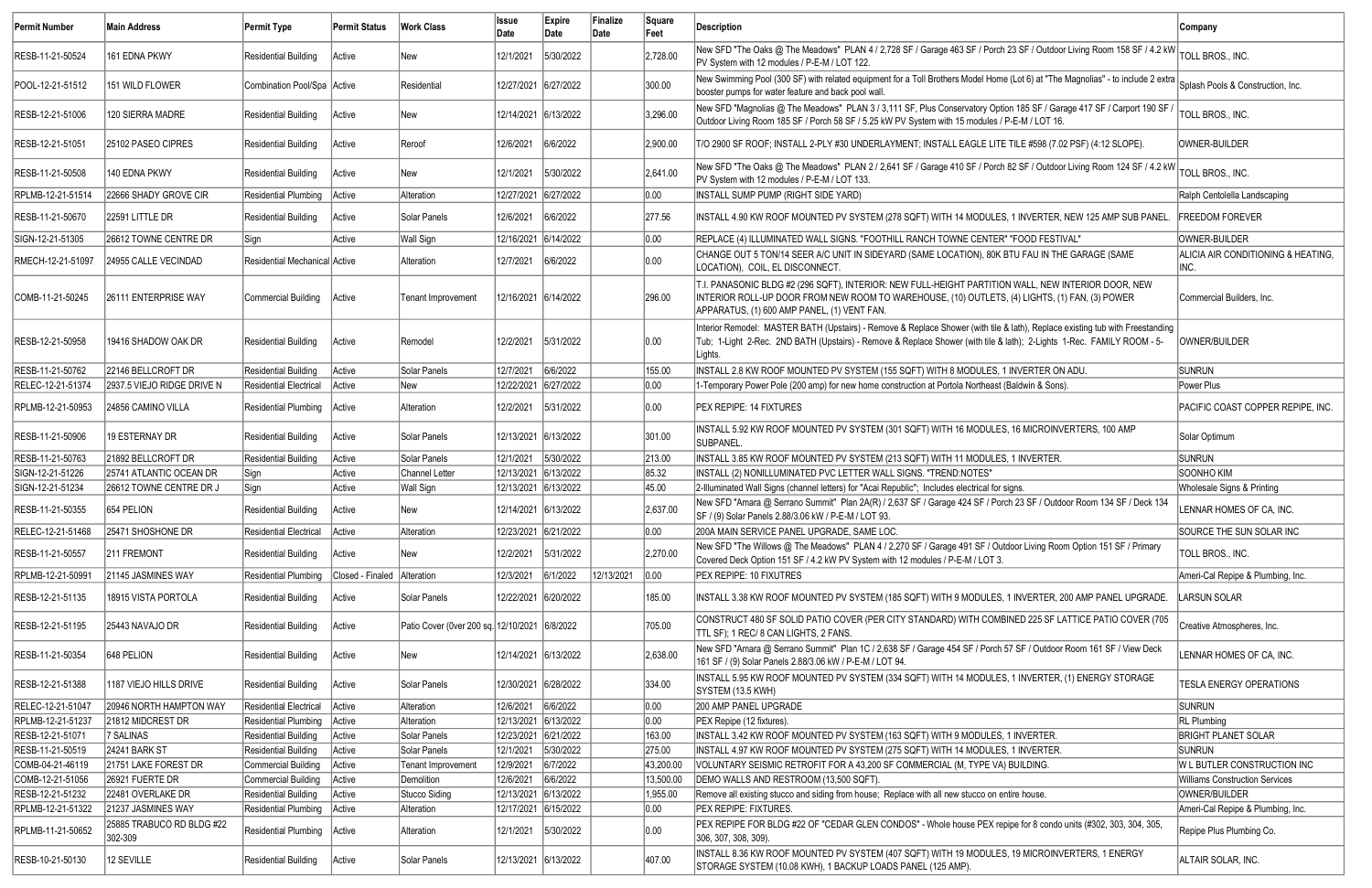| Permit Number     | Main Address            | Permit Type                   | <b>Permit Status</b>          | <b>Work Class</b>                      | <b>Issue</b><br>Date | Expire<br>Date | Finalize<br>Date | Square<br>Feet | Description                                                                                                                                                                                                                    | Company                                                   |
|-------------------|-------------------------|-------------------------------|-------------------------------|----------------------------------------|----------------------|----------------|------------------|----------------|--------------------------------------------------------------------------------------------------------------------------------------------------------------------------------------------------------------------------------|-----------------------------------------------------------|
| RESB-11-21-50537  | 141 FREMONT             | <b>Residential Building</b>   | Active                        | New                                    | 12/2/2021            | 5/31/2022      |                  | 1,916.00       | New SFD "The Willows @ The Meadows" PLAN 1 / 1,916 SF / Garage 505 SF / Outdoor Living Room Option 120 SF / 4.2 kW PV<br>System with 12 modules / P-E-M / LOT 10.                                                              | TOLL BROS., INC.                                          |
| RESB-12-21-51364  | 23952 SWAN DR           | <b>Residential Building</b>   | Active                        | Solar Panels                           | 12/29/2021 6/27/2022 |                |                  | 481.00         | INSTALL 3.15 KW ROOF MOUNTED PV SYSTEM (481 SQFT) WITH 9 MODULES, 1 INVERTER TO (E) SOLAR SYSTEM.                                                                                                                              | <b>SUNRUN</b>                                             |
| RESB-12-21-50993  | 24756 SUNSET LN         | <b>Residential Building</b>   | Active                        | Reroof                                 | 12/3/2021            | 6/1/2022       |                  | 0.00           | 849 SF PARTIAL RE-ROOF ON PV ARRAY AREA ONLY TO INCLUDE: Tear-off existing tile; No sheathing required; Install one<br>Iayer of 30# felt (slope = 4:12) and install new comp shingles where solar modules are mounted          | <b>SUNRUN</b>                                             |
| RPLMB-12-21-51314 | 21195 JASMINES WAY      | <b>Residential Plumbing</b>   | Active                        | Alteration                             | 12/17/2021 6/15/2022 |                |                  | 0.00           | PEX REPIPE: 12 FIXTURES.                                                                                                                                                                                                       | Ameri-Cal Repipe & Plumbing, Inc.                         |
| RMECH-12-21-51184 | 22441 RIO ALISO DR      | Residential Mechanical Active |                               | Air Conditioner                        | 12/10/2021 6/8/2022  |                |                  | 0.00           | C/O 4T HEAT PUMP IN FRONT YARD; RELOCATE 40K BTU AIR HANDLER TO THE ATTIC, DUCTWORK (9); 1 REC AND 1<br>lsw.                                                                                                                   | LEWIS AIR                                                 |
| RESB-12-21-51185  | 17 ESTERNAY DR          | <b>Residential Building</b>   | Active                        | Solar Panels                           | 12/20/2021 6/20/2022 |                |                  | 302.00         | INSTALL 5.92 KW ROOF MOUNTED PV SYSTEM (302 SQFT) WITH 16 MODULES, 16 MICROINVERTERS.                                                                                                                                          | SOLAR OPTIMUM, INC.                                       |
| RESB-12-21-50944  | 25101 RADA AV           | <b>Residential Building</b>   | Active                        | Reroof                                 | 12/2/2021            | 5/31/2022      |                  | 2,300.00       | T/O 2300 SF WOOD SHAKE ROOF; INSTALL 1 LAYER GAF TIGER PAW UNDERLAYMENT; INSTALL NEW BORAL PINE-<br>CREST METAL SHINGLES (ESR #3098); (5:12 & 7:12 SLOPE)                                                                      | <b>Western Roofing Systems</b>                            |
| RESB-11-21-50799  | 21281 CALLE HORIZONTE   | <b>Residential Building</b>   | Active                        | Solar Panels                           | 12/7/2021            | 6/6/2022       |                  | 491.00         | INSTALL 8.875 KW ROOF MOUNTED PV SYSTEM (491 SQFT) WITH 25 MODULES, 1 INVERTER.                                                                                                                                                | <b>SUNRUN</b>                                             |
| RESB-11-21-50770  | 2159 ALISO PEAK WAY     | <b>Residential Building</b>   | Closed - Finaled              | Solar Panels                           | 12/6/2021            | 6/6/2022       | 12/30/2021       | 212.00         | INSTALL 4.2 KW ROOF MOUNTED PV SYSTEM (212 SQFT) WITH 10 MODULES, 10 MICROINVERTERS.                                                                                                                                           | Sunpower Corporation                                      |
| RESB-11-21-50665  | 16 PENUMBRA             | <b>Residential Building</b>   | Closed - Finaled Solar Panels |                                        | 12/6/2021            | 6/6/2022       | 12/21/2021       | 386.00         | INSTALL 7.83 KW ROOF MOUNTED PV SYSTEM (386 SQFT) WITH 18 MODULES, 18 MICROINVERTERS.                                                                                                                                          | <b>BAKER ELECTRIC HOME ENERGY</b>                         |
| RESB-11-21-50558  | 171 FREMONT             | <b>Residential Building</b>   | Active                        | New                                    | 12/2/2021            | 5/31/2022      |                  | 2,270.00       | New SFD "The Willows @ The Meadows" PLAN 4 / 2,270 SF / Garage 491 SF / Outdoor Living Room Option 151 SF / 4.2 kW PV<br>System with 12 modules / P-E-M / LOT 7.                                                               | TOLL BROS., INC.                                          |
| POOL-12-21-51089  | 77 MONTECILO            | Combination Pool/Spa Active   |                               | Residential                            | 12/21/2021 6/20/2022 |                |                  | 565.00         | New Swimming Pool (462 SF) and New Spa (103 SF) with related equipment; Includes Gas Line for Firepit and 2 Fire Bowls.                                                                                                        | DREAMSCAPES BY M.G.R., INC.                               |
| RPLMB-12-21-51318 | 21207 JASMINES WAY      | Residential Plumbing   Active |                               | Alteration                             | 12/17/2021 6/15/2022 |                |                  | 0.00           | PEX REPIPE: 10 FIXTURES.                                                                                                                                                                                                       | Ameri-Cal Repipe & Plumbing, Inc.                         |
| RPLMB-12-21-51079 | 22049 NEWBRIDGE DR      | Residential Plumbing Active   |                               | Alteration                             | 12/10/2021 6/8/2022  |                |                  | 0.00           | CHANGE OUT 50 GAL WATER HEATER IN GARAGE (SAME LOCATION)                                                                                                                                                                       | <b>AFFORDABLE WATER HEATERS</b>                           |
| RESB-12-21-51270  | 21522 MONTBURY DR       | Residential Building          | Active                        | Reroof                                 | 12/15/2021 6/13/2022 |                |                  | 1,886.00       | 1886 SF TILE RELAY: REMOVE EXSTING TILES AND STACK THEM; INSTALL 1 LAYER OF SYNTHETIC UNDERLAYMENT;<br>RE-INSTALL EXISTING TILES, INSTALL COMP SHINGLE UNDER SOLAR ARRAY. (4:12 SLOPED ROOF).                                  | <b>FINAL TOUCH CONSTRUCTION &amp;</b><br><b>DESIGN</b>    |
| RESB-12-21-51251  | 21235 CAMELIA           | <b>Residential Building</b>   | Active                        | Remodel                                | 12/14/2021 6/13/2022 |                |                  | 0.00           | MASTER AND GUEST BATHROOM REMODEL: R/R - 1 - FIBERGLASS BATH TUB INCLUDING ACRYLIC WALLS; 1-<br>SHOWER INCLUDING SHOWER PAN AND ACRYLIC WALLS; 2 - TOILETS; 2 - SINKS; 2 - LIGHTS; 2 - EXHAUST FANS; 1 -<br><b>GFCI OUTLET</b> | AMERICAN HOME REMODELING, INC.                            |
| RESB-11-21-50667  | 23121 GUINEA ST         | <b>Residential Building</b>   | Active                        | Solar Panels                           | 12/6/2021            | 6/6/2022       |                  | 728.00         | INSTALL 14.960 KW ROOF MOUNTED PV SYSTEM (728 SQFT) WITH 34 MODULES, 34 MICROINVERTERS, DERATE MAIN<br>BREAKER TO 150 AMPS.                                                                                                    | TLP Electric Integrations, Inc.                           |
| RPLMB-12-21-51153 | 21191 JASMINES WAY      | <b>Residential Plumbing</b>   | Active                        | Alteration                             | 12/9/2021            | 6/7/2022       |                  | 0.00           | PEX REPIPE: 10 FIXTURES.                                                                                                                                                                                                       | Ameri-Cal Repipe & Plumbing, Inc.                         |
| POOL-12-21-51537  | 16 ALESSIO              | Combination Pool/Spa Active   |                               | Residential                            | 12/28/2021 6/27/2022 |                |                  | 238.00         | CONSTRUCTION OF 238 SF STANDARD POOL (NO SPA) WITH EQUIPMENT; EXTEND GAS LINE TO NEW BBQ (SINK NOT<br>INCLUDED).                                                                                                               | CALIFORNIA HOME IMPROVEMENT &<br><b>DEISGN</b>            |
| RESB-11-21-50338  | 20922 NORTH HAMPTON WAY | Residential Building          | Active                        | Solar Panels                           |                      |                |                  | 194.00         | INSTALL 3.5 KW ROOF MOUNTED PV SYSTEM (194 SQFT) WITH 10 MODULES, 1 INVERTER.                                                                                                                                                  | <b>SUNRUN</b>                                             |
| RELEC-12-21-51183 | 25211 PIZARRO RD        | <b>Residential Electrical</b> | Active                        | Alteration                             | 12/10/2021 6/8/2022  |                |                  | 0.00           | 125A MAIN SERVICE PANEL UPGRADE.                                                                                                                                                                                               | THE TRADESMAN ELECTRIC INC                                |
| COMB-12-21-50919  | I ICON                  | <b>Commercial Building</b>    |                               | Closed - Finaled Special Investigation | 12/1/2021            | 5/30/2022      | 12/8/2021        | 7,500.00       | INSTALLATION OF 7500 SF TEMPORARY TENT FOR "OAKLEY" FOR OUTDOOR MEETING. THURSDAY DECEMBER 9TH<br>2021.                                                                                                                        | OWNER-BUILDER                                             |
| RESB-07-21-48171  | 201 FREMONT             | <b>Residential Building</b>   | Active                        | ∣New                                   | 12/2/2021            | 5/31/2022      |                  | 2,083.00       | New SFD "The Willows @ The Meadows" PLAN 3 / 2,083 SF / Garage 510 SF / Porch 41 SF / Outdoor Living Room Option 179<br>SF / 4.2 kW PV System with 12 modules / P-E-M / LOT 4.                                                 | TOLL BROS., INC.                                          |
| RMECH-12-21-51182 | 24162 ANKERTON DR       | Residential Mechanical Active |                               | Air Conditioner                        | 12/10/2021 6/8/2022  |                |                  | 0.00           | NEW 3T A/C LOCATED IN BACK YARD, C/O 40K BTU FURNACE (CLOSET).                                                                                                                                                                 | ROCKLIN HEATING AND AIR<br>CONDITIONING COMPANY INC       |
| COMB-11-21-50878  | 27121 TOWNE CENTRE DR   | Commercial Building   Active  |                               | Tenant Improvement                     | 12/2/2021            | 5/31/2022      |                  | 0.00           | (ROLL PLANS) Add two sets of new exit doors to an existing office shell tenant space on the first floor of the building.                                                                                                       | J G CONCEPTS INC                                          |
| RPLMB-12-21-51387 | 23505 WHITE DOVE DR     | Residential Plumbing   Active |                               | <b>Alteration</b>                      | 12/22/2021           | 6/20/2022      |                  | 0.00           | C/O 50 GAL WATER HEATER IN GARAGE (SAME LOCATION).                                                                                                                                                                             | <b>FAST WATER HEATER</b>                                  |
| RESB-11-21-50787  | 24646 VIA DEL RIO       | <b>Residential Building</b>   | Active                        | Solar Panels                           | 12/9/2021            | 6/7/2022       |                  | 339.00         | INSTALL 6.48 KW ROOF MOUNTED PV SYSTEM (339 SQFT) WITH 18 MODULES, 18 MICROINVERTERS.                                                                                                                                          | Bright Life Solar                                         |
| POOL-12-21-51574  | 141 WILD FLOWER         | Combination Pool/Spa Active   |                               | Residential                            | 12/30/2021 6/28/2022 |                |                  | 56.00          | CONSTRUCT 56 SF SPA WITH EQUIPMENT; EXTEND ELECTRIC & GAS TO SPA; EXTEND GAS LINE TO FIRE PIT.                                                                                                                                 | Splash Pools & Construction, Inc.                         |
| RPLMB-12-21-51284 | 20892 COVENTRY LN       | Residential Plumbing   Active |                               | Alteration                             | 12/22/2021 6/20/2022 |                |                  | 0.00           | EPOXY LINING (30 FIXTURES - POTABLE HOT & COLD PRESSURIZED WATER PIPES).                                                                                                                                                       | Pipe Restoration, Inc.                                    |
| COMB-07-21-48248  | 20292 COOKS BAY DR      | Commercial Building   Active  |                               | Solar Panels                           | 12/22/2021 6/20/2022 |                |                  | 0.00           | (ROLL PLANS) INSTALL ROOF MOUNTED SOLAR PHOTOVOLTAIC SYSTEM ON "PUBLIC STORAGE" COMMERCIAL<br>BUILDING CONSISTING OF: 65.52 KW; 168 MODULES; 1 INVERTER                                                                        | 1ST LIGHT ENERGY INC                                      |
| RMECH-12-21-51241 | 25206 CAMPO ROJO        | Residential Mechanical Active |                               | Air Conditioner                        | 12/14/2021 6/13/2022 |                |                  | 0.00           | C/O 4T A/C LOCATED IN BACKYARD (SAME LOCATION), 60K BTU FURANCE IN ATTIC (SAME LOCATION), 1 COIL.                                                                                                                              | <b>ROCKLIN HEATING AND</b><br>AIRCONDITIONING COMPANY INC |
| RESB-11-21-50516  | 131 EDNA PKWY           | <b>Residential Building</b>   | Active                        | New                                    | 12/1/2021            | 5/30/2022      |                  | 2,689.00       | New SFD "The Oaks @ The Meadows" PLAN 3 / 2,689 SF / Garage 406 SF / Porch 33 SF / Outdoor Living Room 176 SF / 4.2 kW<br>PV System with 12 modules / P-E-M / LOT 125.                                                         | TOLL BROS., INC.                                          |
| RESB-12-21-50921  | 92 CARRIAGE DR          | <b>Residential Building</b>   | Active                        | Solar Panels                           | 12/13/2021 6/13/2022 |                |                  | 445.00         | INSTALL 8.05 KW ROOF MOUNTED PV SYSTEM (445 SQFT) WITH 23 MODULES, 1 INVERTER, 2 ENERGY STORAGE<br>SYSTEMS (13.5 KWH), 1 BACKUP LOADS PANEL (225 AMPS), 225 AMP PANEL UPGRADE.                                                 | <b>SUNRUN</b>                                             |
| RPLMB-12-21-51315 | 21201 JASMINES WAY      | Residential Plumbing   Active |                               | Alteration                             | 12/17/2021 6/15/2022 |                |                  | 0.00           | PEX REPIPE: 12 FIXTURES.                                                                                                                                                                                                       | Ameri-Cal Repipe & Plumbing, Inc.                         |
| RELEC-12-21-50967 | 24515 OVERLAKE DR       | Residential Electrical        | Active                        | Alteration                             | 12/10/2021 6/8/2022  |                |                  | 0.00           | 100A MAIN SERVICE PANEL UPGRADE.                                                                                                                                                                                               | <b>ION ELECTRIC, INC.</b>                                 |
| RPLMB-12-21-51147 | 21166 JASMINES WAY      | Residential Plumbing   Active |                               | Alteration                             | 12/9/2021 6/7/2022   |                |                  | 0.00           | PEX REPIPE: 10 FIXTURES.                                                                                                                                                                                                       | Ameri-Cal Repipe & Plumbing, Inc.                         |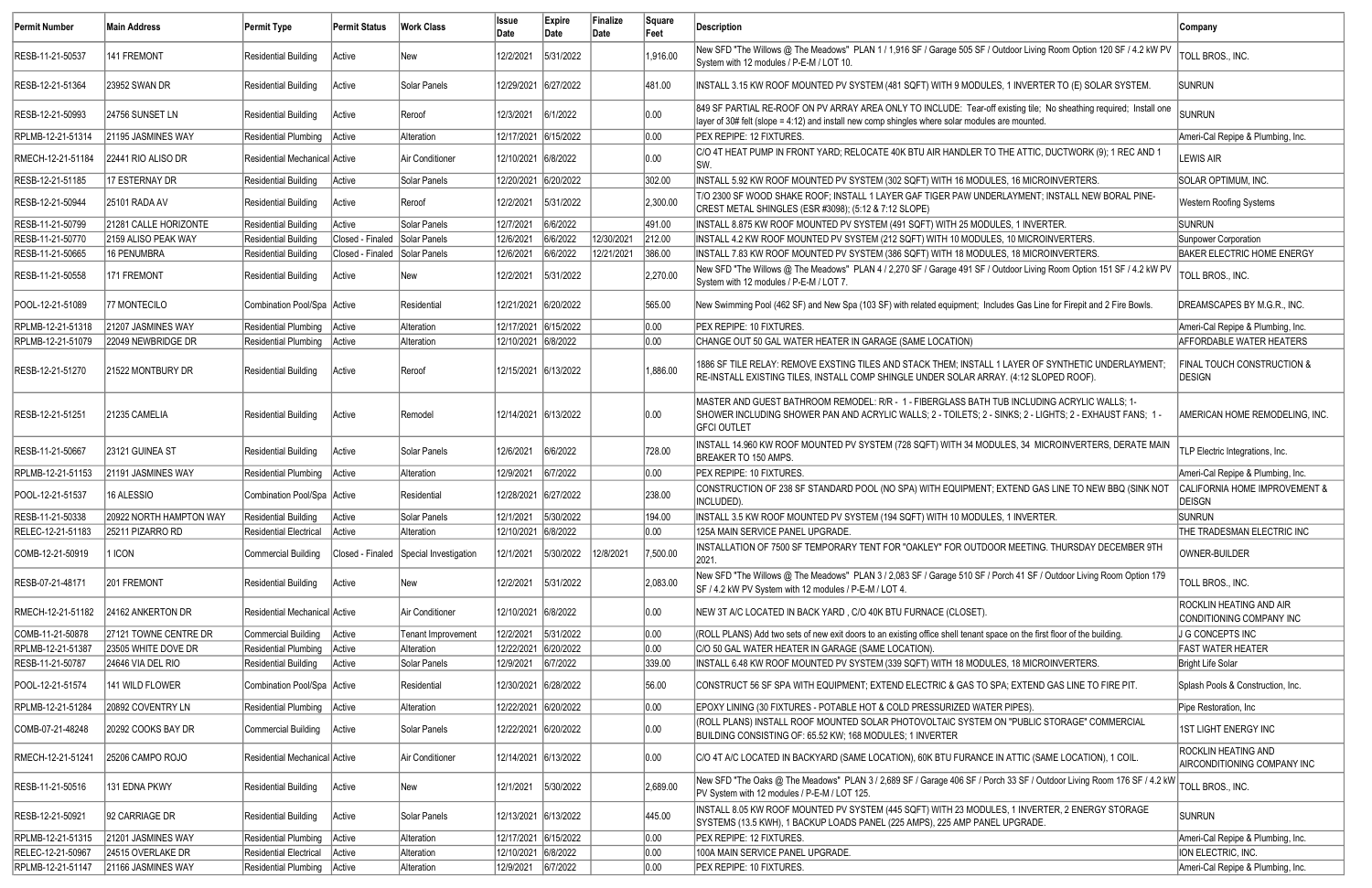| Permit Number                         | <b>Main Address</b>                  | Permit Type                                    | Permit Status                 | <b>Work Class</b>       | <b>Issue</b><br>Date                         | Expire<br>Date | Finalize<br>Date | Square<br>Feet | Description                                                                                                                                                                                                                                                          | Company                                                    |
|---------------------------------------|--------------------------------------|------------------------------------------------|-------------------------------|-------------------------|----------------------------------------------|----------------|------------------|----------------|----------------------------------------------------------------------------------------------------------------------------------------------------------------------------------------------------------------------------------------------------------------------|------------------------------------------------------------|
| COMB-12-21-50968                      | 25901 COMMERCENTRE DR                | Commercial Building                            | Active                        | Demolition              | 12/3/2021                                    | 6/1/2022       |                  | 12,500.00      | (ROLL PLANS) APPROX 12,500 SF INTERIOR WAREHOUSE DEMO OF WALLS AND DOORS ONLY (DSI DISTRICT); NO NEW<br>CONSTRUCTION (AQMD NOTICE 12-2-2021 - NOTIFICATON #679711)                                                                                                   | <b>BLUE WATER CONSTRUCTION</b>                             |
| RPLMB-12-21-51288                     | 26105 HILLSFORD PL                   | Residential Plumbing                           | Active                        | <b>Water Heater</b>     | 12/16/2021 6/14/2022                         |                |                  | 0.00           | C/O 40 GAL WATER HEATER IN LAUNDRY ROOM (SAME LOCATION)                                                                                                                                                                                                              | LIQUID PLUMBING. INC.                                      |
| RESB-12-21-51004                      | 160 SIERRA MADRE                     | Residential Building                           | Active                        | New                     | 12/14/2021 6/13/2022                         |                |                  | 3,143.00       | New SFD "Magnolias @ The Meadows" PLAN 2 / 2,968 SF, Plus Primary Retreat Option 175 SF / Garage 408 SF / Carport 160<br>SF / Outdoor Living Room 153 SF / Porch 60 SF / Primary Covered Deck Option 175 SF / 4.2 kW PV System with 12 modules / P-<br>E-M / LOT 20. | TOLL BROS., INC.                                           |
| RMECH-12-21-51581                     | 28202 MILLWOOD RD                    | Residential Mechanical Active                  |                               | Air Conditioner         | 12/30/2021 6/28/2022                         |                |                  | 0.00           | C/O 3T A/C IN SIDE YARD AND 60K BTU FURNANCE IN INTERIOR CLOSET; 1 COIL.                                                                                                                                                                                             | APEX HEATING AND AIR CONDITIONING                          |
| RMECH-12-21-51180                     | <b>304 SUMMIT CREST DR</b>           | Residential Mechanical Active                  |                               | Air Conditioner         | 12/10/2021 6/8/2022                          |                |                  | 0.00           | C/O 5T A/C LOCATED IN SIDE YARD (SAME LOCATION), 1 COIL                                                                                                                                                                                                              | <b>ROCKLIN HEATING AND AIR</b><br>CONDITIONING COMPANY INC |
| RESB-11-21-50536                      | 181 FREMONT                          | <b>Residential Building</b>                    | Active                        | New                     | 12/2/2021                                    | 5/31/2022      |                  | 1,916.00       | New SFD "The Willows @ The Meadows" PLAN 1 / 1,916 SF / Garage 505 SF / Outdoor Living Room Option 120 SF / 4.2 kW PV<br>System with 12 modules / P-E-M / LOT 6.                                                                                                     | TOLL BROS., INC.                                           |
| RESB-12-21-51007                      | 150 SIERRA MADRE                     | Residential Building                           | Active                        | New                     | 12/14/2021 6/13/2022                         |                |                  | 3,111.00       | New SFD "Magnolias @ The Meadows" PLAN 3 / 3,111 SF / Garage 417 SF / Carport 160 SF / Outdoor Living Room 185 SF /<br>Porch 66 SF / 5.25 kW PV System with 15 modules / P-E-M / LOT 19.                                                                             | TOLL BROS., INC.                                           |
| RESB-11-21-50540                      | 161 FREMONT                          | <b>Residential Building</b>                    | Active                        | New                     | 12/2/2021                                    | 5/31/2022      |                  | 2,031.00       | New SFD "The Willows @ The Meadows" PLAN 2 / 2,031 SF / Garage 420 SF / Porch 69 SF / Outdoor Living Room Option 127<br>SF / 4.2 kW PV System with 12 modules / P-E-M / LOT 8.                                                                                       | TOLL BROS., INC.                                           |
| FCWL-11-21-50900                      | 21771 FERNLEAF DR                    | Fence/Wall                                     | Active                        | Retaining Wall 3 to 6 f | 12/10/2021 6/8/2022                          |                |                  | 210.00         | New retaining wall (6' max height) to be constructed on the side yard of home (approximately 35 LF).                                                                                                                                                                 | Ace Capital Engineering                                    |
| RESB-11-21-50505                      | 171 EDNA PKWY                        | <b>Residential Building</b>                    | Active                        | New                     | 12/1/2021                                    | 5/30/2022      |                  | 2,641.00       | New SFD "The Oaks @ The Meadows" PLAN 2/2,641 SF / Garage 410 SF / Porch 82 SF / Outdoor Living Room 124 SF / 4.2 kW<br>PV System with 12 modules / P-E-M / LOT 121.                                                                                                 | TOLL BROS., INC.                                           |
| RMECH-12-21-51407                     | 25012 WANDERING LN                   | Residential Mechanical Active                  |                               | Air Conditioner         | 12/21/2021 6/20/2022                         |                |                  | 0.00           | C/O 5T A/C IN SIDE YARD AND 80K BTU FURNACE IN ATTIC (BOTH SAME LOCATION).                                                                                                                                                                                           | AIRE SERV OF ORANGE COUNTY /<br><b>CORONA</b>              |
| RESB-12-21-51080                      | 21762 EVENINGSIDE LN                 | <b>Residential Building</b>                    | Closed - Finaled Reroof       |                         | 12/8/2021                                    | 6/6/2022       | 12/22/2021       | 2,800.00       | T/O 2800 SF ROOF; INSTALL 1 LAYER TIGER PAW SYNTHETIC UNDERLAYMENT; INSTALL NEW AGED BARK PREMIUM <br>SHINGLES (4:12 SLOPE).                                                                                                                                         | ADVANCED ROOFING SYSTEMS INC                               |
| RESB-10-20-42738                      | 23981 GOWDY AV                       | <b>Residential Building</b>                    | Active                        | Remodel                 | 12/7/2021                                    | 6/6/2022       |                  | 2,532.00       | **CHANGE OF OCCUPANCY FROM R3 TO R3.1** - RE-INSTALL 2 SELF CLOSING SOLID CORE DOORS (NO MEP).                                                                                                                                                                       | <b>OWNER-BUILDER</b>                                       |
| RPLMB-12-21-50954                     | 25721 ORCHARD RIM LN                 | <b>Residential Plumbing</b>                    | Closed - Finaled Alteration   |                         | 12/2/2021                                    | 5/31/2022      | 12/15/2021       | 0.00           | <b>PEX REPIPE: 16 FIXTURES</b>                                                                                                                                                                                                                                       | PACIFIC COAST COPPER REPIPE, INC.                          |
| RESB-12-21-51072                      | 18 CALOTTE PL                        | Residential Building                           | Active                        | Solar Panels            | 12/20/2021 6/20/2022                         |                |                  | 753.00         | INSTALL 15.200 KW ROOF MOUNTED PV SYSTEM (753 SF) WITH 40 MODULES, 40 MICROINVERTERS, 225 AMP PANEL<br>UPGRADE.                                                                                                                                                      | <b>SKY COUNTRY SOLAR</b>                                   |
| RESB-11-21-50298                      | 518 CATALONIA                        | Residential Building                           | Active                        | New                     | 12/29/2021 6/27/2022                         |                |                  | 2,308.00       | New 3-Story SFD / Plan 1A(R) - "Soria" 2,308 SF / Garage 462 SF / Covered Patio 75 SF / 2nd Fl. Covered Deck 160 SF / 3rd Fl.<br>Covered Deck 160 SF / (8) Solar Panels 2.72/2.56 kW / LOT 5.                                                                        | LENNAR HOMES OF CALIFORNIA, INC.                           |
| RPLMB-11-21-50651                     | 25885 TRABUCO RD BLDG #21<br>294-301 | Residential Plumbing   Active                  |                               | Alteration              |                                              |                |                  | 0.00           | PEX REPIPE FOR BLDG #21 OF "CEDAR GLEN CONDOS" - Whole house PEX repipe for 8 condo units (#294, 295, 296, 297<br>298, 299, 300, 301).                                                                                                                               | Repipe Plus Plumbing Co.                                   |
| RPLMB-12-21-51281                     | 25356 VIA VERDE                      | Residential Plumbing   Active                  |                               | Alteration              | 12/22/2021 6/20/2022                         |                |                  | 0.00           | C/O 40 GAL WATER HEATER IN LAUDRY (SAME LOCATION).                                                                                                                                                                                                                   | <b>FAST WATER HEATER</b>                                   |
| RESB-12-21-51134                      | 30 VERONA LN                         | <b>Residential Building</b>                    | Active                        | Solar Panels            | 12/22/2021 6/20/2022                         |                |                  | 406.00         | INSTALL 7.35 KW ROOF MOUNTED PV SYSTEM (406 SQFT) WITH 21 MODULES, 1 INVERTER.                                                                                                                                                                                       | <b>LARSUN SOLAR</b>                                        |
| RPLMB-12-21-50988                     | 21135 JASMINES WAY                   | Residential Plumbing Active                    |                               | Alteration              | 12/3/2021                                    | 6/1/2022       |                  | 0.00           | <b>PEX REPIPE: 12 FIXTURES</b>                                                                                                                                                                                                                                       | Ameri-Cal Repipe & Plumbing, Inc.                          |
| RESB-12-21-51003                      | 140 SIERRA MADRE                     | Residential Building                           | Active                        | New                     | 12/14/2021 6/13/2022                         |                |                  | 3,143.00       | New SFD "Magnolias @ The Meadows" PLAN 2 / 2,968 SF, Plus Primary Retreat Option 175 SF / Garage 408 SF / Carport 160<br>SF / Outdoor Living Room 153 SF / Porch 60 SF / Primary Covered Deck Option 175 SF / 4.2 kW PV System with 12 modules / P-<br>E-M / LOT 18. | TOLL BROS., INC.                                           |
| RESB-12-21-51128                      | 8 SAN ANGELO                         | Residential Building                           | Active                        | Solar Panels            | 12/16/2021 6/14/2022                         |                |                  | 477.00         | INSTALL 8.5 KW ROOF MOUNTED PV SYSTEM (477 SQFT) WITH 20 MODULES, 1 INVERTER.                                                                                                                                                                                        | <b>Tesla Energy</b>                                        |
| RESB-11-21-50881                      | 21661 VINTAGE WAY                    | Residential Building                           | Active                        | Solar Panels            | 12/29/2021 6/27/2022                         |                |                  | 367.00         | INSTALL 6.65 KW ROOF MOUNTED PV SYSTEM (367 SQFT) WITH 19 MODULES, 1 INVERTER.                                                                                                                                                                                       | <b>SUNRUN</b>                                              |
| RPLMB-12-21-51148                     | 21172 JASMINES WAY                   | Residential Plumbing                           | Active                        | Alteration              | 12/9/2021                                    | 6/7/2022       |                  | 0.00           | <b>PEX REPIPE: 7 FIXTURES.</b>                                                                                                                                                                                                                                       | Ameri-Cal Repipe & Plumbing, Inc.                          |
| RESB-11-21-50497                      | 111 EDNA PKWY                        | Residential Building                           | Active                        | New                     | 12/1/2021                                    | 5/30/2022      |                  | 2,439.00       | New SFD "The Oaks @ The Meadows" PLAN 1 / 2,439 SF / Garage 489 SF / Porch 29 SF / Outdoor Living Room 150 SF / 4.2 kW<br>PV System with 12 modules / P-E-M / LOT 127.                                                                                               | TOLL BROS., INC.                                           |
| RPLMB-12-21-51151                     | 21183 JASMINES WAY                   | Residential Plumbing   Active                  |                               | Alteration              | 12/9/2021                                    | 6/7/2022       |                  | 0.00           | PEX REPIPE: 12 FIXTURES.                                                                                                                                                                                                                                             | Ameri-Cal Repipe & Plumbing, Inc.                          |
| RPLMB-12-21-51194                     | 25185 RIVENDELL DR                   | <b>Residential Plumbing</b>                    | Closed - Finaled   Alteration |                         | 12/10/2021 6/8/2022                          |                | 12/20/2021       | 0.00           | PEX REPIPE (9) FIXTURES, (3) HOSE BIBS                                                                                                                                                                                                                               | <b>REPIPE 1</b>                                            |
| RESB-12-21-51159                      | 2 CARRIAGE DR                        | Residential Building                           | Active                        | Windows                 | 12/9/2021                                    | 6/7/2022       |                  | 0.00           | REPLACE (1) GARDEN DOOR AND (2) SIDELITES IN KITCHEN.                                                                                                                                                                                                                | THE HOME DEPOT                                             |
| RELEC-12-21-51235<br>RESB-12-21-51540 | 21921 MONTBURY DR<br>585 CATALONIA   | Residential Electrical<br>Residential Building | Active<br>Active              | Alteration<br>Remodel   | 12/13/2021 6/13/2022<br>12/28/2021 6/27/2022 |                |                  | 0.00 <br> 0.00 | 200 AMP PANEL UPGRADE<br>1-Gas Line for mobile BBQ (max height of 3'; to be located min 3' from any property line); 1-Rec for new fountain (max height of 5'                                                                                                         | <b>RIZZO ELECTRIC</b><br>ECHO HOMES, INC.                  |
| RESB-11-21-50560                      | 111 FREMONT                          | Residential Building                           | Active                        | New                     | 12/2/2021                                    | 5/31/2022      |                  | 2,270.00       | with pump inside fountain).<br>New SFD "The Willows @ The Meadows" PLAN 4 / 2,270 SF / Garage 491 SF / 4.2 kW PV System with 12 modules / P-E-M /                                                                                                                    | TOLL BROS., INC.                                           |
| RPLMB-12-21-51313                     | 21193 JASMINES WAY                   | Residential Plumbing                           | Active                        | Alteration              | 12/17/2021 6/15/2022                         |                |                  | 0.00           | LOT 13.<br>PEX REPIPE: 10 FIXTURES.                                                                                                                                                                                                                                  | Ameri-Cal Repipe & Plumbing, Inc.                          |
| RPLMB-12-21-51254                     | 21052 KENSINGTON LN                  | Residential Plumbing                           | Closed - Finaled Alteration   |                         | 12/17/2021 6/15/2022                         |                | 12/29/2021       | 0.00           | C/O 50 GAL WATER HEATER IN GARAGE (SAME LOCATION).                                                                                                                                                                                                                   | Fix It All Plumbing Services, LLC                          |
| RESB-12-21-51005                      | 100 SIERRA MADRE                     | Residential Building                           | Active                        | New                     | 12/14/2021 6/13/2022                         |                |                  | 3,296.00       | New SFD "Magnolias @ The Meadows" PLAN 3 / 3,111 SF, Plus Conservatory Option 185 SF / Garage 417 SF / Carport 160 SF<br>Outdoor Living Room 185 SF / Porch 66 SF / 5.25 kW PV System with 15 modules / P-E-M / LOT 14.                                              | TOLL BROS., INC.                                           |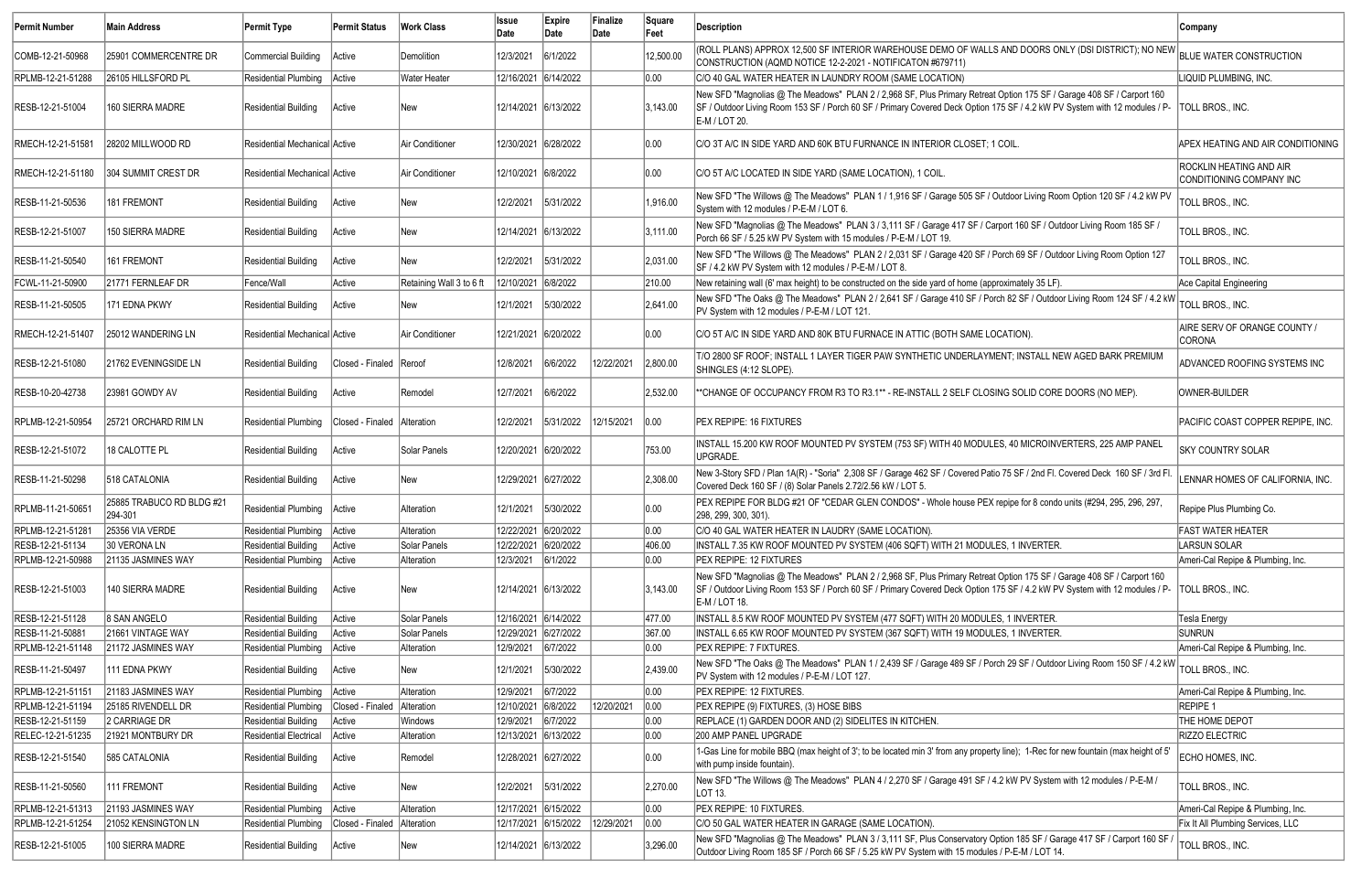| <b>Permit Number</b> | <b>Main Address</b>    | Permit Type                   | <b>Permit Status</b>        | <b>Work Class</b>   | <b>Issue</b><br>Date | Expire<br>Date | Finalize<br>Date | Square<br>Feet | <b>Description</b>                                                                                                                                                              | Company                                         |
|----------------------|------------------------|-------------------------------|-----------------------------|---------------------|----------------------|----------------|------------------|----------------|---------------------------------------------------------------------------------------------------------------------------------------------------------------------------------|-------------------------------------------------|
| RESB-11-21-50542     | 101 FREMONT            | <b>Residential Building</b>   | Active                      | New                 | 12/2/2021            | 5/31/2022      |                  | 2,031.00       | New SFD "The Willows @ The Meadows" PLAN 2 / 2,031 SF / Garage 420 SF / Porch 69 SF / Outdoor Living Room Option 127<br>SF / 4.2 kW PV System with 12 modules / P-E-M / LOT 14. | TOLL BROS., INC.                                |
| RESB-11-21-50535     | 221 FREMONT            | <b>Residential Building</b>   | Active                      | New                 | 12/2/2021            | 5/31/2022      |                  | 1,916.00       | New SFD "The Willows @ The Meadows" PLAN 1 / 1,916 SF / Garage 505 SF / Porch 52 SF / Outdoor Living Room Option 120<br>SF / 4.2 kW PV System with 12 modules / P-E-M / LOT 2.  | TOLL BROS., INC.                                |
| RESB-12-21-50923     | 21942 MIDCREST DR      | <b>Residential Building</b>   | Active                      | Solar Panels        | 12/13/2021 6/13/2022 |                |                  | 174.00         | INSTALL 3.15 KW ROOF MOUNTED PV SYSTEM (174 SQFT) WITH 9 MODULES, 1 INVERTER.                                                                                                   | <b>SUNRUN</b>                                   |
| TRAN-12-21-51308     | 25671 COMMERCENTRE DR  | Transportation                | Active                      | Single Trip         | 12/20/2021           | 12/22/2021     |                  | 0.00           | OVERSIZED TRANSPORTATION                                                                                                                                                        | <b>ORANGE COURIER</b>                           |
| COMB-04-21-46115     | 25432 TRABUCO RD       | <b>Commercial Building</b>    | Active                      | Tenant Improvement  | 12/9/2021            | 6/7/2022       |                  | 6,000.00       | VOLUNTARY SEISMIC RETROFIT FOR A 6,000 SF COMMERCIAL (M, TYPE VA) BUILDING.                                                                                                     | W L BUTLER CONSTRUCTION INC                     |
| RPLMB-12-21-50990    | 21141 JASMINES WAY     | Residential Plumbing          | Active                      | Alteration          | 12/3/2021            | 6/1/2022       |                  | 0.00           | PEX REPIPE: 12 FIXTURES                                                                                                                                                         | Ameri-Cal Repipe & Plumbing, Inc.               |
| RPLMB-12-21-50915    | 26316 SPRING CREEK CIR | <b>Residential Plumbing</b>   | Closed - Finaled            | Alteration          | 12/1/2021            | 5/30/2022      | 12/15/2021       | 0.00           | PEX REPIPE (13) FIXTURES                                                                                                                                                        | <b>GREAT PARK PLUMBING</b>                      |
| RESB-11-21-50350     | 647 PELION             | <b>Residential Building</b>   | Active                      | New                 | 12/14/2021 6/13/2022 |                |                  | 2,639.00       | New SFD "Amara @ Serrano Summit" Plan 2B(R) / 2,639 SF / Garage 424 SF / Porch 41 SF / Outdoor Room 134 SF / Deck 134<br>SF / (9) Solar Panels 2.88/3.06 kW / P-E-M / LOT 22.   | LENNAR HOMES OF CA, INC.                        |
| RPLMB-12-21-51086    | 21332 MCINTOSH LN      | <b>Residential Plumbing</b>   | Closed - Finaled            | Alteration          | 12/7/2021            | 6/6/2022       | 2/21/2021        | 0.00           | PEX REPIPE: 13 FIXTURES, AND C/O 50 GAL WATER HEATER IN GARAGE (SAME LOCATION)                                                                                                  | CARE PLUMBING, INC.                             |
| RPLMB-12-21-50982    | 21165 JASMINES WAY     | Residential Plumbing Active   |                             | Alteration          | 12/3/2021            | 6/1/2022       |                  | 0.00           | PEX REPIPE: 10 FIXTURES                                                                                                                                                         | Ameri-Cal Repipe & Plumbing, Inc.               |
| RESB-12-21-50922     | 1 CANTORA              | <b>Residential Building</b>   | Active                      | Solar Panels        | 12/29/2021 6/27/2022 |                |                  | 483.00         | INSTALL 8.75 KW ROOF MOUNTED PV SYSTEM (483 SQFT) WITH 25 MODULES, 1 INVERTER.                                                                                                  | <b>SUNRUN</b>                                   |
| RESB-12-21-51296     | 19002 WOODLAND WAY     | <b>Residential Building</b>   | Active                      | Patio Cover         | 12/30/2021 6/28/2022 |                |                  | 164.00         | Aluminum Louvered Attached Patio Cover (164 SF); 3-Lights 1-Switch 1-Motor for louvers                                                                                          | Patio Warehouse, Inc.                           |
| RESB-12-21-51261     | 22612 DUNKENFIELD CIR  | Residential Building          | Active                      | Solar Panels        | 12/30/2021 6/28/2022 |                |                  | 339.00         | INSTALL 6.66 KW ROOF MOUNTED PV SYSTEM (339 SQFT) WITH 18 MODULES, 1 INVERTER.                                                                                                  | ORANGE COUNTY SOLAR                             |
| RESB-06-21-47810     | 141 EDNA PKWY          | Residential Building          | Active                      | New                 | 12/1/2021            | 5/30/2022      |                  | 2,689.00       | New SFD "The Oaks @ The Meadows" PLAN 3 / 2,689 SF / Garage 406 SF / Porch 33 SF / Outdoor Living Room 176 SF / 4.2 kW<br>PV System with 12 modules / P-E-M / LOT 124.          | TOLL BROS., INC.                                |
| RPLMB-12-21-51469    | 19491 DORADO DR        | Residential Plumbing          | Active                      | <b>Water Heater</b> | 12/23/2021 6/21/2022 |                |                  | 0.00           | C/O 50 GAL WATER HEATER IN GARAGE (SAME LOCATION)                                                                                                                               | Pristine Plumbing, Inc.                         |
| RPLMB-12-21-51402    | 21124 GLADIOLOS WAY    | Residential Plumbing   Active |                             | Alteration          | 12/21/2021 6/20/2022 |                |                  | 0.00           | PEX REPIPE: 12 FIXTURES                                                                                                                                                         | Ameri-Cal Repipe & Plumbing, Inc.               |
| RPLMB-12-21-50969    | 19202 ECHO PASS RD     | <b>Residential Plumbing</b>   | Closed - Finaled            | Alteration          | 12/3/2021            | 6/1/2022       | 12/22/2021       | 0.00           | INSTALL TANKLESS WATER HEATER AND HALO 5 WATER FILTRATION SYSTEM IN GARAGE.                                                                                                     | NEXGEN PLUMBING AND DRAIN<br><b>SERVICE INC</b> |
| RESB-12-21-51157     | 22632 MARYLHURST CT    | Residential Building          | Active                      | Remodel             | 12/9/2021            | 6/7/2022       |                  | 0.00           | DUCTWORK (7) IN ATTIC, 750 SF RADIANT BARRIER INSTALLATION.                                                                                                                     | SERVICE CHAMPIONS, INC.                         |
| SIGN-12-21-50974     | 23861 EL TORO RD       | Sign                          | Active                      | Wall Sign           | 12/3/2021            | 6/1/2022       |                  | 287.00         | 2-Illuminated Wall Signs (channel letters / logo) for "CHASE".                                                                                                                  | PS Services                                     |
| RMECH-12-21-51357    | 20975 EAGLES GLEN      | Residential Mechanical Active |                             | Alteration          | 12/20/2021 6/20/2022 |                |                  | 0.00           | C/O (5) DUCTS, 750 SQFT OF R-19 INSULATION                                                                                                                                      | SERVICE CHAMPIONS, INC.                         |
| RESB-11-21-50491     | 151 EDNA PKWY          | <b>Residential Building</b>   | Active                      | New                 | 12/1/2021            | 5/30/2022      |                  | 2,439.00       | New SFD "The Oaks @ The Meadows" PLAN 1 / 2,439 SF / Garage 489 SF / Porch 32 SF / Outdoor Living Room 150 SF / 4.2 kW<br>PV System with 12 modules / P-E-M / LOT 123.          | TOLL BROS., INC.                                |
| RPLMB-12-21-51103    | 27 LA SOLITA           | Residential Plumbing          | Active                      | Alteration          | 12/7/2021            | 6/6/2022       |                  | 0.00           | PEX REPIPE: 12 FIXTURES, 2 HOSE BIBS.                                                                                                                                           | ULTIMATE BUILDERS, INC. (REPIPE 1)              |
| RESB-11-21-50611     | 24892 WOODSIDE LN      | Residential Building          | Active                      | Solar Panels        | 12/8/2021            | 6/6/2022       |                  | 507.00         | INSTALL 9.75 KW ROOF MOUNTED PV SYSTEM (508 SQFT) WITH 26 MODULES, 26 MICROINVERTERS.                                                                                           | Marc Jones Construction dba SunPro Solar        |
| RMECH-12-21-51268    | 26031 MAJORCA          | Residential Mechanical Active |                             | Alteration          | 12/15/2021 6/13/2022 |                |                  | 0.00           | 1-Air Handler Changeout (80,000 BTU, in same location in closet).                                                                                                               | <b>Just Right Services</b>                      |
| RPLMB-12-21-51319    | 21211 JASMINES WAY     | Residential Plumbing Active   |                             | Alteration          | 12/17/2021 6/15/2022 |                |                  | 0.00           | PEX REPIPE: 7 FIXTURES.                                                                                                                                                         | Ameri-Cal Repipe & Plumbing, Inc.               |
| RPLMB-12-21-51361    | 21051 PASEO VERDURA    | Residential Plumbing   Active |                             | Alteration          | 12/20/2021 6/20/2022 |                |                  | 0.00           | PEX Repipe (whole house - 13 fixtures)                                                                                                                                          | California Repipe Specialist                    |
| RELEC-12-21-50979    | 22606 CORAL PL         | Residential Electrical Active |                             | Alteration          | 12/3/2021            | 6/1/2022       |                  | 0.00           | 200A MAIN SERVICE PANEL UPGRADE.                                                                                                                                                | JOHNNY ELECTRIC                                 |
| RMECH-12-21-51297    | 19251 JASPER HILL RD   | Residential Mechanical Active |                             | Alteration          | 12/16/2021 6/14/2022 |                |                  | 0.00           | C/O 80K BTU FURNACE LOCATED IN ATTIC (SAME LOCATION).                                                                                                                           | BOARDWALK HEATING AND AIR, INC.                 |
| RESB-11-21-50518     | 22416 GOLDRUSH         | <b>Residential Building</b>   | Active                      | Solar Panels        | 12/1/2021            | 5/30/2022      |                  | 393.00         | INSTALL 7.1 KW ROOF MOUNTED PV SYSTEM (393 SQFT) WITH 20 MODULES, 1 INVERTER.                                                                                                   | <b>SUNRUN</b>                                   |
| RESB-11-21-50772     | 18 CELONOVA PL         | <b>Residential Building</b>   | Active                      | Solar Panels        | 12/6/2021            | 6/6/2022       |                  | 279.00         | INSTALL 5.400 KW ROOF MOUNTED PV SYSTEM (279 SQFT) WITH 15 MODULES, 15 MICROINVERTERS.                                                                                          | <b>INFINITY ELECTRIC</b>                        |
| RELEC-12-21-51111    | 21901 CHASTER RD       | <b>Residential Electrical</b> | Closed - Finaled            | Alteration          | 12/8/2021            | 6/6/2022       | 12/30/2021       | 0.00           | 200A MAIN SERVICE PANEL UPGRADE.                                                                                                                                                | OWNER-BUILDER                                   |
| RESB-11-21-50349     | 641 PELION             | <b>Residential Building</b>   | Active                      | New                 | 12/14/2021 6/13/2022 |                |                  | 2,638.00       | New SFD "Amara @ Serrano Summit" Plan 1C / 2,638 SF / Garage 454 SF / Porch 57 SF / Outdoor Room 161 SF / View Deck<br>161 SF / (9) Solar Panels 2.88/3.06 kW / P-E-M / LOT 21. | LENNAR HOMES OF CA, INC.                        |
| RESB-11-21-50546     | 191 FREMONT            | <b>Residential Building</b>   | Active                      | New                 | 12/2/2021            | 5/31/2022      |                  | 2,083.00       | New SFD "The Willows @ The Meadows" PLAN 3 / 2,083 SF / Garage 510 SF / Porch 30 SF / Outdoor Living Room Option 179<br>SF / 4.2 kW PV System with 12 modules / P-E-M / LOT 5.  | TOLL BROS., INC.                                |
| RPLMB-12-21-51401    | 21122 GLADIOLOS WAY    | Residential Plumbing   Active |                             | Alteration          | 12/21/2021 6/20/2022 |                |                  | 0.00           | PEX REPIPE: 12 FIXTURES                                                                                                                                                         | Ameri-Cal Repipe & Plumbing, Inc.               |
| RESB-12-21-51291     | 25282 ROMERA PL        | <b>Residential Building</b>   | Active                      | Solar Panels        | 12/30/2021 6/28/2022 |                |                  | 385.00         | INSTALL 7.98 KW ROOF MOUNTED PV SYSTEM (385 SQFT) WITH 19 MODULES, 19 MICROINVERTERS, 125 AMP LOAD<br>CENTER.                                                                   | Precis Solar                                    |
| RESB-12-21-51139     | 24522 CORTA CRESTA DR  | Residential Building          | Active                      | Solar Panels        | 12/30/2021 6/28/2022 |                |                  | 399.00         | INSTALL 7.260 KW ROOF MOUNTED PV SYSTEM (399 SQFT) WITH 22 MODULES, 22 MICROINVERTERS, NEW 100 AMP<br>SOLAR-READY PANEL                                                         | SUNGRADE SOLAR                                  |
| RPLMB-12-21-50961    | 111 RUE MONET          | <b>Residential Plumbing</b>   | Closed - Finaled Alteration |                     | 12/2/2021            | 5/31/2022      | 12/13/2021       | 0.00           | PEX REPIPE: 11 FIXTURES, 3 HOSE BIBS.                                                                                                                                           | ULTIMATE BUILDERS, INC. (REPIPE 1)              |
| RESB-11-21-50773     | 26461 ELMCREST WAY     | <b>Residential Building</b>   | Active                      | Solar Panels        | 12/6/2021            | 6/6/2022       |                  | 386.00         | INSTALL 7.920 KW ROOF MOUNTED PV SYSTEM (386 SQFT) WITH 18 MODULES, 18 MICROINVERTERS, 200 AMP PANEL<br>UPGRADE.                                                                | <b>INFINITY ELECTRIC</b>                        |
| RESB-12-21-51256     | 19654 ORVIENTO DR      | <b>Residential Building</b>   | Active                      | Solar Panels        | 12/29/2021 6/27/2022 |                |                  | 252.00         | INSTALL 4.55 KW ROOF MOUNTED PV SYSTEM (252 SQFT) WITH 13 MODULES, 1 INVERTER.                                                                                                  | <b>SUNRUN</b>                                   |
| RELEC-12-21-51292    | 21522 SITIO VERANO     | <b>Residential Electrical</b> | Active                      | Alteration          | 12/17/2021 6/15/2022 |                |                  | 0.00           | 200A MAIN SERVICE PANEL UPGRADE.                                                                                                                                                | ALL THINGZ ELECTRIC LLC                         |
| RPLMB-12-21-51150    | 21182 JASMINES WAY     | Residential Plumbing   Active |                             | Alteration          | 12/9/2021 6/7/2022   |                |                  | 0.00           | PEX REPIPE: 7 FIXTURES.                                                                                                                                                         | Ameri-Cal Repipe & Plumbing, Inc.               |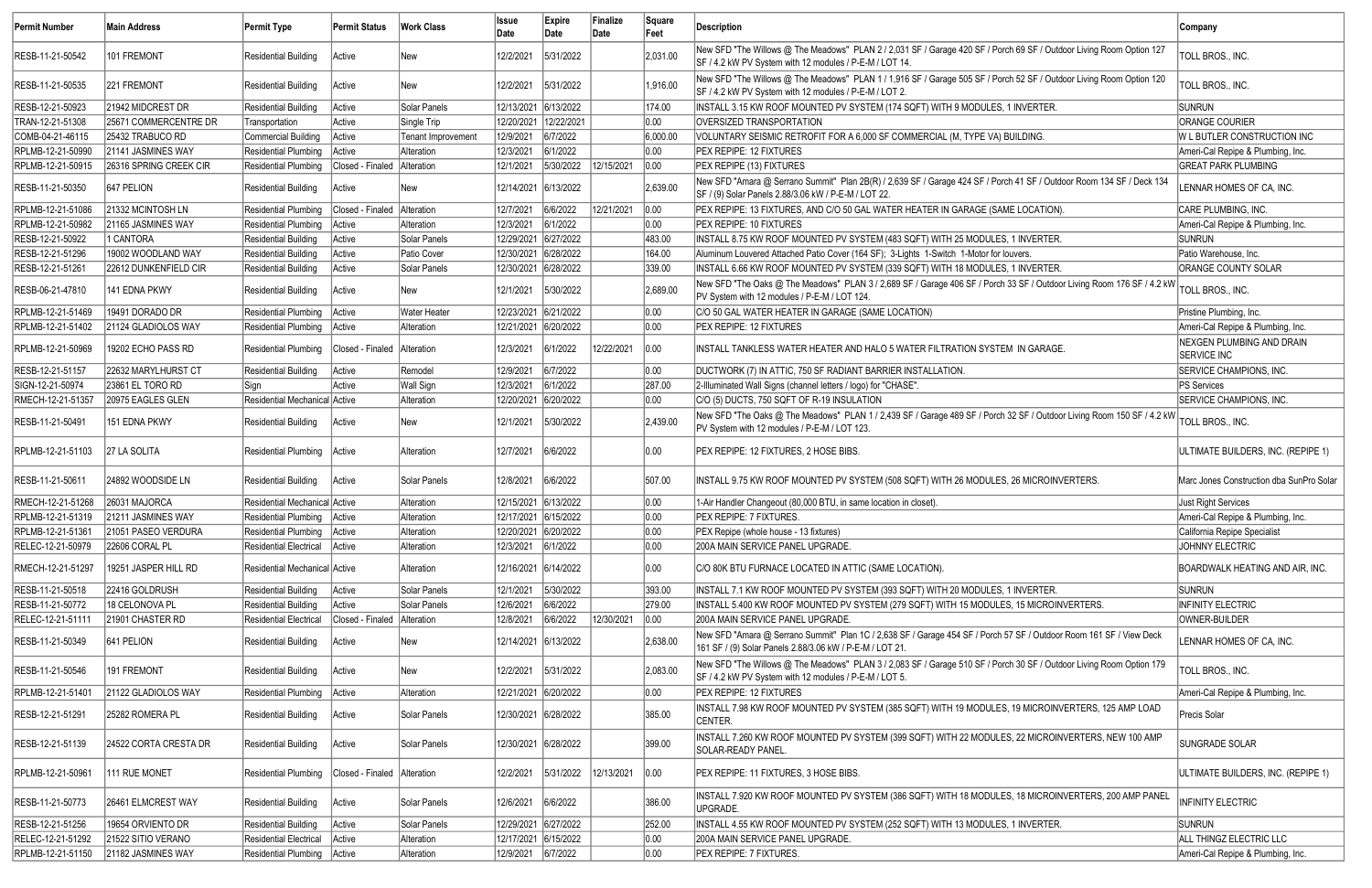| <b>Permit Number</b> | <b>Main Address</b>                  | Permit Type                   | <b>Permit Status</b>          | <b>Work Class</b> | lssue<br>Date        | Expire<br>Date | Finalize<br>Date | Square<br>Feet | Description                                                                                                                                                                                                                                                                                                                                                                                           | Company                                                   |
|----------------------|--------------------------------------|-------------------------------|-------------------------------|-------------------|----------------------|----------------|------------------|----------------|-------------------------------------------------------------------------------------------------------------------------------------------------------------------------------------------------------------------------------------------------------------------------------------------------------------------------------------------------------------------------------------------------------|-----------------------------------------------------------|
| RESB-12-21-51298     | 21992 CAYUGA LN                      | Residential Building          | Active                        | Reroof            | 12/16/2021 6/14/2022 |                |                  | 300.00         | 300 SF PARTIAL RE-ROOF ON PV ARRAY AREA ONLY TO INCLUDE: Tear-off existing comp; No sheathing required; Install<br>one layer of 30# felt (slope = 4:12) and install new comp (Timberline Ultra - 0676-0138) shingles where solar modules are mounted                                                                                                                                                  | <b>SUNRUN</b>                                             |
| RPLMB-12-21-51094    | 26222 HILLSFORD PL                   | Residential Plumbing   Active |                               | Alteration        | 12/8/2021            | 6/6/2022       |                  | 0.00           | PEX REPIPE: 9 FIXTURES, 2 HOSE BIBS.                                                                                                                                                                                                                                                                                                                                                                  | <b>SEVERSON PLUMBING, INC.</b>                            |
| RESB-12-21-51366     | 26161 PITTSFORD                      | <b>Residential Building</b>   | Active                        | Solar Panels      | 12/29/2021 6/27/2022 |                |                  | 194.00         | INSTALL 3.5 KW ROOF MOUNTED PV SYSTEM (194 SQFT) WITH 10 MODULES, 1 INVERTER.                                                                                                                                                                                                                                                                                                                         | <b>SUNRUN</b>                                             |
| RPLMB-12-21-51078    | 22887 RIDGE ROUTE DR                 | Residential Plumbing          | Active                        | Alteration        | 12/10/2021 6/8/2022  |                |                  | 0.00           | CHANGE OUT 50 GAL WATER HEATER IN GARAGE (SAME LOCATION)                                                                                                                                                                                                                                                                                                                                              | <b>AFFORDABLE WATER HEATERS</b>                           |
| RESB-12-21-51272     | 21845 BELLCROFT DR                   | Residential Building          | Active                        | Remodel           | 12/15/2021 6/13/2022 |                |                  | 100.00         | BATHROOM REMODEL (100 SQFT), REPLACE SHOWER, (2) OUTLETS, (1) LIGHT, (1) EXHAUST FAN.                                                                                                                                                                                                                                                                                                                 | TARGET HOME DESIGN INC                                    |
| RPLMB-12-21-51267    | 23143 CHERRY AV                      | Residential Plumbing          | Active                        | Alteration        | 12/15/2021 6/13/2022 |                |                  | 0.00           | PEX REPIPE (8) FIXTURES                                                                                                                                                                                                                                                                                                                                                                               | J & M PLUMBERS                                            |
| RESB-12-21-51259     | 139 PRIMROSE DRIVE                   | <b>Residential Building</b>   | Active                        | Solar Panels      | 12/30/2021 6/28/2022 |                |                  | 357.00         | INSTALL 6.28 KW ROOF MOUNTED PV SYSTEM (357 SQFT) WITH 15 MODULES, 1 INVERTER.                                                                                                                                                                                                                                                                                                                        | <b>TESLA ENERGY OPERATIONS</b>                            |
| RPLMB-12-21-51149    | 21181 JASMINES WAY                   | Residential Plumbing   Active |                               | Alteration        | 12/9/2021 6/7/2022   |                |                  | 0.00           | <b>PEX REPIPE: 7 FIXTURES.</b>                                                                                                                                                                                                                                                                                                                                                                        | Ameri-Cal Repipe & Plumbing, Inc.                         |
| RESB-11-21-50296     | <b>514 CATALONIA</b>                 | <b>Residential Building</b>   | Active                        | New               | 12/29/2021 6/27/2022 |                |                  | 2,467.00       | New 3-Story SFD / Plan 2C(R) - "Soria" 2,467 SF / Garage 462 SF / 2nd Fl. Covered Deck 85 SF / 3rd Fl. Covered Deck 151 SF<br>(8) Solar Panels 2.72/2.56 kW / LOT 7.                                                                                                                                                                                                                                  | LENNAR HOMES OF CALIFORNIA, INC.                          |
| RPLMB-12-21-51081    | 25175 PASEO EQUESTRE                 | Residential Plumbing   Active |                               | Alteration        | 12/10/2021 6/8/2022  |                |                  | 0.00           | CHANGE OUT 50 GAL WATER HEATER IN GARAGE (SAME LOCATION)                                                                                                                                                                                                                                                                                                                                              | <b>AFFORDABLE WATER HEATERS</b>                           |
| RESB-10-21-49973     | 2014 ALISO PEAK WAY                  | Residential Building          | Active                        | Solar Panels      | 12/16/2021 6/14/2022 |                |                  | 239.00         | INSTALL 4.8 KW ROOF MOUNTED PV SYSTEM (239 SQFT) WITH 12 MODULES, 12 MICROINVERTERS, EV CHARGER<br>OUTLET.                                                                                                                                                                                                                                                                                            | MCPHERSON ENGINEERING                                     |
| RPLMB-12-21-50912    | 26368 SPRING CREEK CIR               | <b>Residential Plumbing</b>   | Closed - Finaled Alteration   |                   | 12/1/2021            | 5/30/2022      | 12/9/2021        | 0.00           | PEX REPIPE (13) FIXTURES                                                                                                                                                                                                                                                                                                                                                                              | <b>GREAT PARK PLUMBING</b>                                |
| RESB-12-21-51228     | <b>22501 KILLY ST</b>                | Residential Building          | Active                        | Addition          | 12/16/2021 6/14/2022 |                |                  | 968.25         | CONVERT (E) GARAGE INTO NEW EXERCISE ROOM, BEDROOM, AND DEN (431 SQFT), NEW GARAGE (537.25 SQFT). (14)<br>OUTLETS, (2) LIGHTS, (5) SWITCHES, (2) REGISTERS                                                                                                                                                                                                                                            | OWNER-BUILDER                                             |
| RESB-11-21-50541     | 121 FREMONT                          | Residential Building          | Active                        | New               | 12/2/2021            | 5/31/2022      |                  | 2,031.00       | New SFD "The Willows @ The Meadows" PLAN 2 / 2,031 SF / Garage 420 SF / Porch 69 SF / Outdoor Living Room Option 127<br>SF / 4.2 kW PV System with 12 modules / P-E-M / LOT 12.                                                                                                                                                                                                                       | TOLL BROS., INC.                                          |
| RPLMB-12-21-50960    | 23351 GONDOR DR                      | Residential Plumbing          | Closed - Finaled   Alteration |                   | 12/2/2021            | 5/31/2022      | 12/17/2021       | 0.00           | PEX REPIPE: 13 FIXTURES, 2 HOSE BIBS.                                                                                                                                                                                                                                                                                                                                                                 | ULTIMATE BUILDERS, INC. (REPIPE 1)                        |
| RESB-12-21-51279     | 14 WILD ROSE                         | Residential Building          | Ready to Issue                | Solar Panels      | 12/16/2021           | 12/16/2022     |                  | 383.00         | INSTALL 4.25 KW ROOF MOUNTED PV SYSTEM (383 SQFT) WITH 10 MODULES, 1 INVERTER, 225 AMP LOAD CENTER (1)<br>ENERGY STORAGE SYSTEM (13.5 KWH) TO (E) SOLAR SYSTEM.                                                                                                                                                                                                                                       | <b>TESLA ENERGY OPERATIONS</b>                            |
| RESB-11-21-50424     | 8 PASTORA                            | Residential Building          | Active                        | Solar Panels      | 12/20/2021 6/20/2022 |                |                  | 415.00         | INSTALL 8.14 KW ROOF MOUNTED PV SYSTEM (415 SQFT) WITH 22 MODULES, 22 MICROINVERTERS.                                                                                                                                                                                                                                                                                                                 | Solar Optimum                                             |
| RPLMB-11-21-50653    | 25885 TRABUCO RD BLDG #24<br>189-196 | Residential Plumbing   Active |                               | Alteration        | 12/1/2021            | 5/30/2022      |                  | 0.00           | PEX REPIPE FOR BLDG #24 OF "CEDAR GLEN CONDOS" - Whole house PEX repipe for 8 condo units (#189, 190, 191, 192,<br>193, 194, 195, 196).                                                                                                                                                                                                                                                               | Repipe Plus Plumbing Co.                                  |
| RPLMB-12-21-50913    | 22102 NEWBRIDGE DR                   | Residential Plumbing   Active |                               | Alteration        | 12/1/2021            | 5/30/2022      |                  | 0.00           | PEX REPIPE (13) FIXTURES                                                                                                                                                                                                                                                                                                                                                                              | <b>GREAT PARK PLUMBING</b>                                |
| RESB-12-21-51389     | 21522 MONTBURY DR                    | Residential Building          | Active                        | Solar Panels      | 12/30/2021 6/28/2022 |                |                  | 929.72         | INSTALL 17.600 KW ROOF MOUNTED PV SYSTEM (930 SQFT) WITH 44 MODULES, 44 MICROINVERTERS, (1) ENPHASE<br>COMBINER (125 AMP).                                                                                                                                                                                                                                                                            | CLARION CONSTRUCTION GROUP INC                            |
| RESB-11-21-50671     | 23532 SWALLOW LN                     | Residential Building          | Active                        | Solar Panels      | 12/14/2021 6/13/2022 |                |                  | 325.00         | INSTALL 5.925 KW ROOF MOUNTED PV SYSTEM (325 SQFT) WITH 15 MODULES, 15 MICROINVERTERS, NEW 200 AMP<br>SUBPANEL TO (E) SOLAR SYSTEM.                                                                                                                                                                                                                                                                   | LIFT ENERGY COSTRUCTION, INC                              |
| RESB-12-21-51132     | 2177 ALISO PEAK WAY                  | Residential Building          | Active                        | Solar Panels      | 12/30/2021 6/28/2022 |                |                  | 635.00         | INSTALL 12.75 KW ROOF MOUNTED PV SYSTEM (635 SQFT) WITH 30 MODULES, 30 MICROINVERTERS, 100 AMP LOAD<br>CENTER.                                                                                                                                                                                                                                                                                        | Sunpower Corporation                                      |
| RPLMB-12-21-51077    | 25035 CRYSTAL CIR                    | <b>Residential Plumbing</b>   | Active                        | Alteration        | 12/17/2021 6/15/2022 |                |                  | 0.00           | CHANGE OUT 40 GAL WATER HEATER IN GARAGE (SAME LOCATION)                                                                                                                                                                                                                                                                                                                                              | <b>FAST WATER HEATER</b>                                  |
| RESB-12-21-51136     | 16 DEL PADRE                         | <b>Residential Building</b>   | Closed - Finaled Solar Panels |                   | 12/22/2021 6/20/2022 |                | 12/27/2021       | 206.00         | INSTALL 3.7 KW ROOF MOUNTED PV SYSTEM (206 SQFT) WITH 10 MODULES, 1 INVERTER.                                                                                                                                                                                                                                                                                                                         | <b>LARSUN SOLAR</b>                                       |
| RESB-11-21-50333     | 28842 OAKVIEW LN                     | Residential Building          | Active                        | Solar Panels      | 12/2/2021            | 5/31/2022      |                  | 452.00         | INSTALL 8.76 KW ROOF MOUNTED PV SYSTEM (452 SQFT) WITH 24 MODULES, 24 MICROINVERTERS, 125 AMP LOAD<br>CENTER.                                                                                                                                                                                                                                                                                         | <b>ELEVATION SOLAR</b>                                    |
| POOL-12-21-51513     | 120 LONGDEN                          | Combination Pool/Spa Active   |                               | Residential       | 12/27/2021 6/27/2022 |                |                  | 162.00         | New Swimming Pool (162 SF) with related equipment for a Toll Brothers Model Home (Lot 3) at "The Redwoods" - to include gas &<br>electric to future BBQ.                                                                                                                                                                                                                                              | Splash Pools & Construction, Inc.                         |
| RMECH-12-21-51418    | 37 SAGECREST                         | Residential Mechanical Active |                               | Air Conditioner   | 12/22/2021 6/20/2022 |                |                  | 0.00           | C/O T A/C IN BACKYARD AND 60K BTU FURNANCE IN ATTICE, LIKE FOR LIKE (BOTH SAME LOCATION; 1 COIL,<br>DISCONNECT.                                                                                                                                                                                                                                                                                       | <b>ROCKLIN HEATING AND</b><br>AIRCONDITIONING COMPANY INC |
| RESB-11-21-50352     | 636 PELION                           | <b>Residential Building</b>   | Active                        | New               | 12/14/2021 6/13/2022 |                |                  | 2,685.00       | New SFD "Amara @ Serrano Summit" Plan 3C(R) / 2,685 SF / Garage 421 SF / Porch 18 SF / Outdoor Room 192 SF / Deck 154<br>SF / (9) Solar Panels 2.88/3.06 kW / P-E-M / LOT 96.                                                                                                                                                                                                                         | LENNAR HOMES OF CA, INC.                                  |
| RELEC-12-21-51085    | 16 DAHLIA                            | <b>Residential Electrical</b> | Active                        | <b>Alteration</b> | 12/7/2021            | 6/6/2022       |                  | 0.00           | INSTALL (1) NEMA 14-50 OUTLET IN GARAGE.                                                                                                                                                                                                                                                                                                                                                              | A-HOME SERVICES INC                                       |
| RPLMB-12-21-50989    | 21136 JASMINES WAY                   | Residential Plumbing          | Closed - Finaled              | Alteration        | 12/3/2021            | 6/1/2022       | 12/10/2021       | 0.00           | <b>PEX REPIPE: 7 FIXTURES</b>                                                                                                                                                                                                                                                                                                                                                                         | Ameri-Cal Repipe & Plumbing, Inc.                         |
| RELEC-12-21-51353    | 24931 TIMBERWOOD WAY                 | Residential Electrical        | Active                        | Meter             | 12/20/2021 6/20/2022 |                |                  | 0.00           | 200 AMP PANEL UPGRADE                                                                                                                                                                                                                                                                                                                                                                                 | KC ELECTRIC/TRENCHING                                     |
| RESB-11-21-50642     | 51 FUCHSIA                           | <b>Residential Building</b>   | Active                        | Solar Panels      | 12/16/2021 6/14/2022 |                |                  | 310.00         | INSTALL 5.525 KW ROOF MOUNTED PV SYSTEM (310 SQFT) WITH 13 MODULES, 1 INVERTER, 1 ENERGY STORAGE<br>SYSTEM (13.5 KWH), 200 AMP INTERNAL LOAD CENTER.                                                                                                                                                                                                                                                  | <b>Tesla Energy</b>                                       |
| RESB-12-21-51354     | 24101 BIRDROCK DR                    | Residential Building          | Active                        | Solar Panels      | 12/30/2021 6/28/2022 |                |                  | 368.00         | INSTALL 6.126 KW ROOF MOUNTED PV SYSTEM (368 SQFT) WITH 17 MODULES, 1 INVERTER TO (E) SOLAR SYSTEM,<br>225 AMP SUBPANEL, (1) ENPHASE COMBINER.                                                                                                                                                                                                                                                        | LIFT ENERGY COSTRUCTION, INC                              |
| RESB-07-21-48364     | 23697 DUNE MEAR RD                   | Residential Building          | Active                        | ADU               | 12/15/2021 6/13/2022 |                |                  | 602.00         | PERMIT TO LEGALIZE: CONVERSION OF EXISTING 602 SF GARAGE TO AN ADU UNIT CONSISTING OF 1 BEDROOM,<br>BATHROOM, KITCHEN AND LIVING ROOM; 1-GAS LINE 1-BATH TUB 2-SINKS 1-TOILET 1-WATER LINE 1-SEWER<br>CONNECTION 1-WATER HEATER; 14-REC 13-LIGHTS 7-SWITCHES 6-FIXED APPL. (WH, DISPOSAL, FAN, AC, HOOD,<br>RANGE); 1-HOOD 1-MINI SPLIT SYSTEM 1-VENT. FAN. **PRIMARY HOUSE: 23981 GOWDY (2,532 SF)** | OWNER/BUILDER                                             |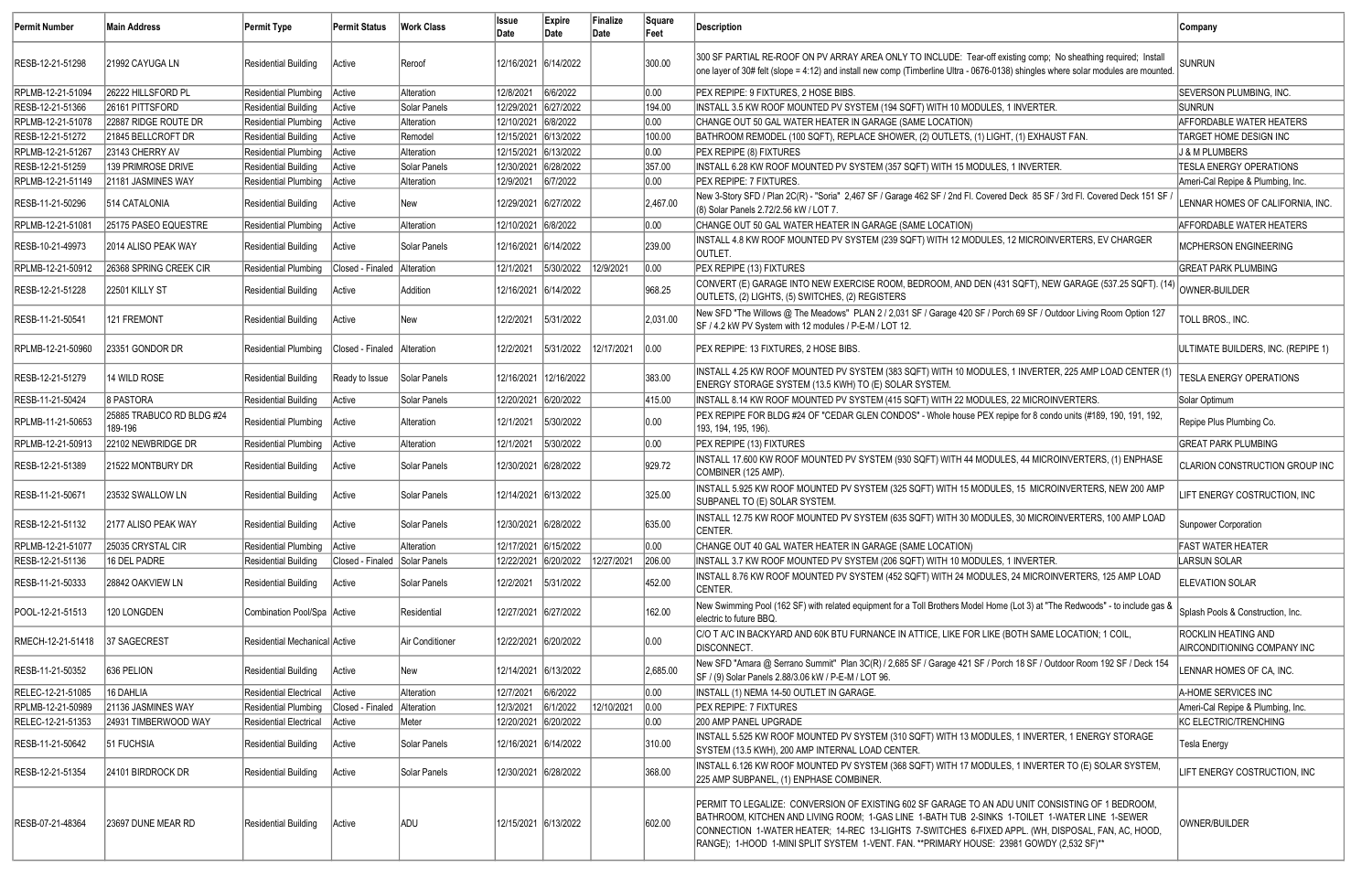| <b>Permit Number</b> | Main Address          | Permit Type                   | Permit Status                   | Work Class                           | <b>Issue</b><br>Date | Expire<br>Date       | Finalize<br>Date | Square<br>Feet | Description                                                                                                                                                                                                                                                                                                                                                                                                                                     | <b>Company</b>                              |
|----------------------|-----------------------|-------------------------------|---------------------------------|--------------------------------------|----------------------|----------------------|------------------|----------------|-------------------------------------------------------------------------------------------------------------------------------------------------------------------------------------------------------------------------------------------------------------------------------------------------------------------------------------------------------------------------------------------------------------------------------------------------|---------------------------------------------|
| RESB-11-21-50788     | 18971 WOODLAND WAY    | Residential Building          | Active                          | Solar Panels                         | 12/8/2021            | 6/6/2022             |                  | 332.00         | INSTALL 6.205 KW ROOF MOUNTED PV SYSTEM (332 SQFT) WITH 17 MODULES, 17 MICROINVERTERS, 225 AMP PANEL<br>UPGRADE.                                                                                                                                                                                                                                                                                                                                | SOLARMAX RENEWABLE ENERGY<br>PROVIDER, INC. |
| RPLMB-12-21-50957    | 21471 CYPRESSWOOD     | Residential Plumbing          | Closed - Finaled   Alteration   |                                      | 12/2/2021            | 5/31/2022            | 12/14/2021       | 0.00           | <b>PEX REPIPE: 14 FIXTURES</b>                                                                                                                                                                                                                                                                                                                                                                                                                  | PACIFIC COAST COPPER REPIPE, INC.           |
| COMB-10-21-49959     | 23652 ROCKFIELD BLVD  | Commercial Building           | Active                          | Non-Structural Alterations 12/7/2021 |                      | 6/6/2022             |                  | 0.00           | At New "Shell Gas Station" Site - Install a new 50 kW Electric Vehicle Charging Station (EVCS); Modify the parking lot to create an<br>ADA parking space for the EVCS and relocate site elements; Changes to some site elements (including vacuums, air/water unit,<br>and bike rack); Enlarge the propane tank enclosure from 20' in width to 22' in width. (See Original Permit #34219 for Original<br>"Shell Gas Station" project approval.) | Western States Construction                 |
| RESB-11-21-50353     | 642 PELION            | Residential Building          | Active                          | New                                  | 12/14/2021 6/13/2022 |                      |                  | 2,637.00       | New SFD "Amara @ Serrano Summit" Plan 2A / 2,637 SF / Garage 424 SF / Porch 23 SF / Outdoor Room 134 SF / Deck 134 SF<br>(9) Solar Panels 2.88/3.06 kW / P-E-M / LOT 95.                                                                                                                                                                                                                                                                        | LENNAR HOMES OF CA, INC.                    |
| RELEC-12-21-51538    | 149 DENALI            | Residential Electrical        | Active                          | Remodel                              | 12/28/2021 6/27/2022 |                      |                  | 0.00           | 2-New Receptacles in backyard (one for garden use; one for mobile fountain with max height of 4' and pump inside fountain)                                                                                                                                                                                                                                                                                                                      | ECHO HOMES, INC.                            |
| RESB-11-21-50907     | 21141 KENSINGTON LN   | Residential Building          | Active                          | Solar Panels                         | 12/9/2021            | 6/7/2022             |                  | 474.00         | INSTALL 10.260 KW ROOF MOUNTED PV SYSTEM (474 SQFT) WITH 27 MODULES, 27 MICROINVERTERS.                                                                                                                                                                                                                                                                                                                                                         | <b>SOLAR SYMPHONY CONSTRUCTION INC</b>      |
| RESB-11-21-50299     | 504 CATALONIA         | Residential Building          | Active                          | New                                  | 12/29/2021 6/27/2022 |                      |                  | 2,467.00       | New 3-Story SFD / Plan 2B - "Soria" 2,467 SF / Garage 462 SF / 2nd Fl. Covered Deck 85 SF / 3rd Fl. Covered Deck 151 SF / (8)<br>Solar Panels 2.72/2.56 kW / LOT 4.                                                                                                                                                                                                                                                                             | LENNAR HOMES OF CALIFORNIA, INC.            |
| RELEC-12-21-51282    | 22916 BROADLEAF       | <b>Residential Electrical</b> | Active                          | Alteration                           | 12/16/2021 6/14/2022 |                      |                  | 0.00           | 200 AMP PANEL UPGRADE                                                                                                                                                                                                                                                                                                                                                                                                                           | Electric Medics                             |
| RESB-12-21-51062     | 22482 COSTA BELLA DR  | Residential Building          | Closed - Finaled   Reroof       |                                      | 12/6/2021            | 6/6/2022             | 12/27/2021       | 2,600.00       | T/O 2600 SF COMP ROOF; INSTALL 1 LAYER #30 UNDERLAYMENT; INSTALL COMP SHINGLES (4:12 SLOPE).                                                                                                                                                                                                                                                                                                                                                    | King Roofing                                |
| RPLMB-12-21-51145    | 21164 JASMINES WAY    | Residential Plumbing          | Active                          | Alteration                           | 12/9/2021            | 6/7/2022             |                  | 0.00           | PEX REPIPE: 12 FIXTURES.                                                                                                                                                                                                                                                                                                                                                                                                                        | Ameri-Cal Repipe & Plumbing, Inc.           |
| RPLMB-12-21-51152    | 21188 JASMINES WAY    | Residential Plumbing   Active |                                 | Alteration                           | 12/9/2021            | 6/7/2022             |                  | 0.00           | <b>PEX REPIPE: 7 FIXTURES.</b>                                                                                                                                                                                                                                                                                                                                                                                                                  | Ameri-Cal Repipe & Plumbing, Inc.           |
| RMECH-12-21-51160    | 21855 DREXEL WAY      | Residential Mechanical Active |                                 | Alteration                           | 12/9/2021            | 6/7/2022             |                  | 0.00           | CHANGE OUT 4T AC IN LEFT SIDE YARD AND 80K BTU FURNACE IN GARAGE (BOTH IN SAME LOCATION).                                                                                                                                                                                                                                                                                                                                                       | Seaside Air Enterprises, Inc.               |
| RESB-12-21-51283     | 24392 HIGHPINE RD     | Residential Building          | Active                          | Solar Panels                         | 12/30/2021 6/28/2022 |                      |                  | 414.33         | INSTALL 8.360 KW ROOF MOUNTED PV SYSTEM (415 SQFT) WITH 22 MODULES, 22 MICROINVERTERS, (1) ENPHASE<br>COMBINER.                                                                                                                                                                                                                                                                                                                                 | ORANGE COUNTY SOLAR                         |
| RPLMB-12-21-50986    | 21178 JASMINES WAY    | Residential Plumbing          | Active                          | Alteration                           | 12/3/2021            | 6/1/2022             |                  | 0.00           | <b>PEX REPIPE: 7 FIXTURES</b>                                                                                                                                                                                                                                                                                                                                                                                                                   | Ameri-Cal Repipe & Plumbing, Inc.           |
| RESB-12-21-50977     | 25185 RIVENDELL DR    | Residential Building          | Closed - Finaled   Reroof       |                                      | 12/3/2021            | 6/1/2022             | 12/8/2021        | 1,500.00       | Tear-off existing roofing material; Install new sheathing (1/2" plywood); Install two layers of underlayment (one layer 30 lb. felt &<br>one layer synthetic; Slope =4:12); Install new Certainteed Solaris comp. shingles (1,500 SF)                                                                                                                                                                                                           | OWNER/BUILDER                               |
| RESB-11-21-50764     | 24641 VIA TEQUILA     | Residential Building          | Active                          | Solar Panels                         | 12/1/2021            | 5/30/2022            |                  | 387.00         | INSTALL 7.0 KW ROOF MOUNTED PV SYSTEM (387 SQFT) WITH 20 MODULES, 1 INVERTER.                                                                                                                                                                                                                                                                                                                                                                   | <b>SUNRUN</b>                               |
| RESB-12-21-51127     | 29 JUNIPER            | <b>Residential Building</b>   | Active                          | Solar Panels                         | 12/16/2021           | 6/14/2022            |                  | 334.00         | INSTALL 5.95 KW ROOF MOUNTED PV SYSTEM (334 SQFT) WITH 14 MODULES, 1 INVERTER.                                                                                                                                                                                                                                                                                                                                                                  | Tesla Energy                                |
| RESB-11-21-50761     | 25735 WILLIAMSBURG CT | Residential Building          | Active                          | Solar Panels                         | 12/7/2021            | 6/6/2022             |                  | 541.00         | INSTALL 9.8 KW ROOF MOUNTED PV SYSTEM (541 SQFT) WITH 28 MODULES, 1 INVERTER.                                                                                                                                                                                                                                                                                                                                                                   | <b>SUNRUN</b>                               |
| RPLMB-12-21-51055    | <b>21015 MARIN</b>    | Residential Plumbing          | Closed - Finaled   Water Heater |                                      | 12/6/2021            | 6/6/2022             | 12/13/2021       | 0.00           | C/O 40 GAL WATER HEATER                                                                                                                                                                                                                                                                                                                                                                                                                         | Rescue Rooter                               |
| RESB-11-21-50498     | 120 EDNA PKWY         | <b>Residential Building</b>   | Active                          | <b>New</b>                           | 12/1/2021            | 5/30/2022            |                  | 2,439.00       | New SFD "The Oaks @ The Meadows" PLAN 1 / 2,439 SF / Garage 489 SF / Porch 24 SF / Outdoor Living Room 150 SF / 4.2 kW<br>PV System with 12 modules / P-E-M / LOT 131.                                                                                                                                                                                                                                                                          | TOLL BROS., INC.                            |
| RPLMB-12-21-51154    | 21192 JASMINES WAY    | Residential Plumbing Active   |                                 | Alteration                           | 12/9/2021            | 6/7/2022             |                  | 0.00           | PEX REPIPE: 10 FIXTURES.                                                                                                                                                                                                                                                                                                                                                                                                                        | Ameri-Cal Repipe & Plumbing, Inc.           |
| RESB-11-21-50297     | 516 CATALONIA         | Residential Building          | Active                          | New                                  | 12/29/2021 6/27/2022 |                      |                  | 2,527.00       | New 3-Story SFD / Plan 3B(R) - "Soria" 2,527 SF / Garage 484 SF / Porch 58 SF / 2nd Fl. Covered Deck 140 SF / 3rd Fl. Covered<br>Deck 140 SF / (8) Solar Panels 2.72/2.56 kW / LOT 6.                                                                                                                                                                                                                                                           | LENNAR HOMES OF CALIFORNIA, INC.            |
| RESB-11-21-50295     | 512 CATALONIA         | Residential Building          | Active                          | New                                  |                      | 12/29/2021 6/27/2022 |                  | 2,727.00       | New 3-Story SFD / Plan 4D - "Soria" 2,727 SF / Garage 462 SF / 2nd Fl. Covered Deck 157 SF / (9) Solar Panels 3.060/2.880 kW<br>/ LOT 8.                                                                                                                                                                                                                                                                                                        | LENNAR HOMES OF CALIFORNIA, INC.            |
| SIGN-12-21-51515     | 26881 VISTA TERRACE   | Sign                          | Active                          | Wall Sign                            |                      | 12/27/2021 6/27/2022 |                  | 87.00          | 2-Illuminated Walls Signs (channel-letters) for "Foothill Auto Service"; Includes electrial for signs.                                                                                                                                                                                                                                                                                                                                          | Promotional Signs                           |
| RESB-11-21-50300     | 520 SERRANO SUMMIT DR | Residential Building          | Active                          | New                                  | 12/29/2021 6/27/2022 |                      |                  | 2,467.00       | New 3-Story SFD / Plan 2B - "Soria" 2,467 SF / Garage 462 SF / 2nd Fl. Covered Deck 85 SF / 3rd Fl. Covered Deck 151 SF / (8)<br>Solar Panels 2.72/2.56 kW / LOT 93.                                                                                                                                                                                                                                                                            | LENNAR HOMES OF CALIFORNIA, INC.            |
| RESB-12-21-51552     | 95 ECLIPSE            | <b>Residential Building</b>   | Active                          | Addition                             |                      | 12/28/2021 6/27/2022 |                  | 191.00         | ENCLOSE CALIFORNIA ROOM "ADDITION" (191 SF) BY RELOCATING (1) SLIDING DOOR AND (1) BI-FOLD DOOR.                                                                                                                                                                                                                                                                                                                                                | OWNER/BUILDER                               |
| RESB-12-21-51525     | 22591 LITTLE DR       | <b>Residential Building</b>   | Active                          | Reroof                               |                      | 12/28/2021 6/27/2022 |                  | 900.00         | 900 SF PARTIAL RE-ROOF ON PV ARRAY AREA ONLY TO INCLUDE: Tear-off existing tile; No sheathing required; Install one<br>$\vert$ layer of 30# felt (slope = 4:12) and install new comp shingles where solar modules are mounted.                                                                                                                                                                                                                  | RH Roofing, Inc.                            |
| RESB-12-21-51102     | 24275 VERDE ST        | Residential Building          | Active                          | Remodel                              | 12/7/2021            | 6/6/2022             |                  | 440.00         | KITCHEN AND 2 - BATHROOM REMODEL (1ST & 2ND FLR) (NO CONSTRUCTION): 1ST FLR KITCHEN: R/R 1 SINK,<br>DISHWASHER, FRIDGE, STOVE W/MICROWAVE; GUEST BATH 1ST FLR: R/R 2 SINKS, 1 TOILET, 1 SHOWER/TUB COMBO<br>AND REGLAZE SHOWER WALLS, 1 EXHAUST FAN; 2ND FLR MASTER BATH: R/R 2 SINKS, 1 TOILET, 1 TUB/SHOWER<br>COMBER AND REGLAZE SHOWER WALLS, 1 EXHAUST FAN; R/R 3 HOSE BIBS; 20 REC/28 LIGHTS (23 INTERIOR/5<br>EXTERIOR)/ 14 SW.          | OWNER-BUILDER                               |
| RESB-11-21-50769     | 3 ESPALIER DR         | <b>Residential Building</b>   | Active                          | Solar Panels                         | 12/16/2021 6/14/2022 |                      |                  | 429.00         | INSTALL 7.65 KW ROOF MOUNTED PV SYSTEM (429 SQFT) WITH 18 MODULES, 1 INVERTER, 1 ENERGY STORAGE<br>SYSTEM (13.5 KWH), 125 AMP LOAD CENTER, 200 AMP INTERNAL LOAD CENTER.                                                                                                                                                                                                                                                                        | <b>Tesla Energy</b>                         |
| RESB-11-21-50348     | 635 PELION            | <b>Residential Building</b>   | Active                          | New                                  |                      | 12/14/2021 6/13/2022 |                  | 2,656.00       | New SFD "Amara @ Serrano Summit" Plan 1A / 2,656 SF / Garage 462 SF / Porch 57 SF / Outdoor Room 161 SF / View Deck<br>161 SF / Deck 70 SF / (9) Solar Panels 2.88/3.06 kW / P-E-M / LOT 20.                                                                                                                                                                                                                                                    | LENNAR HOMES OF CA, INC.                    |
| RESB-11-21-50522     | 130 EDNA PKWY         | Residential Building          | Active                          | New                                  | 12/1/2021            | 5/30/2022            |                  | 2,689.00       | New SFD "The Oaks @ The Meadows" PLAN 3 / 2,689 SF / Garage 406 SF / Porch 6 SF / Outdoor Living Room 176 SF / 4.2 kW<br>PV System with 12 modules / P-E-M / LOT 132.                                                                                                                                                                                                                                                                           | TOLL BROS., INC.                            |